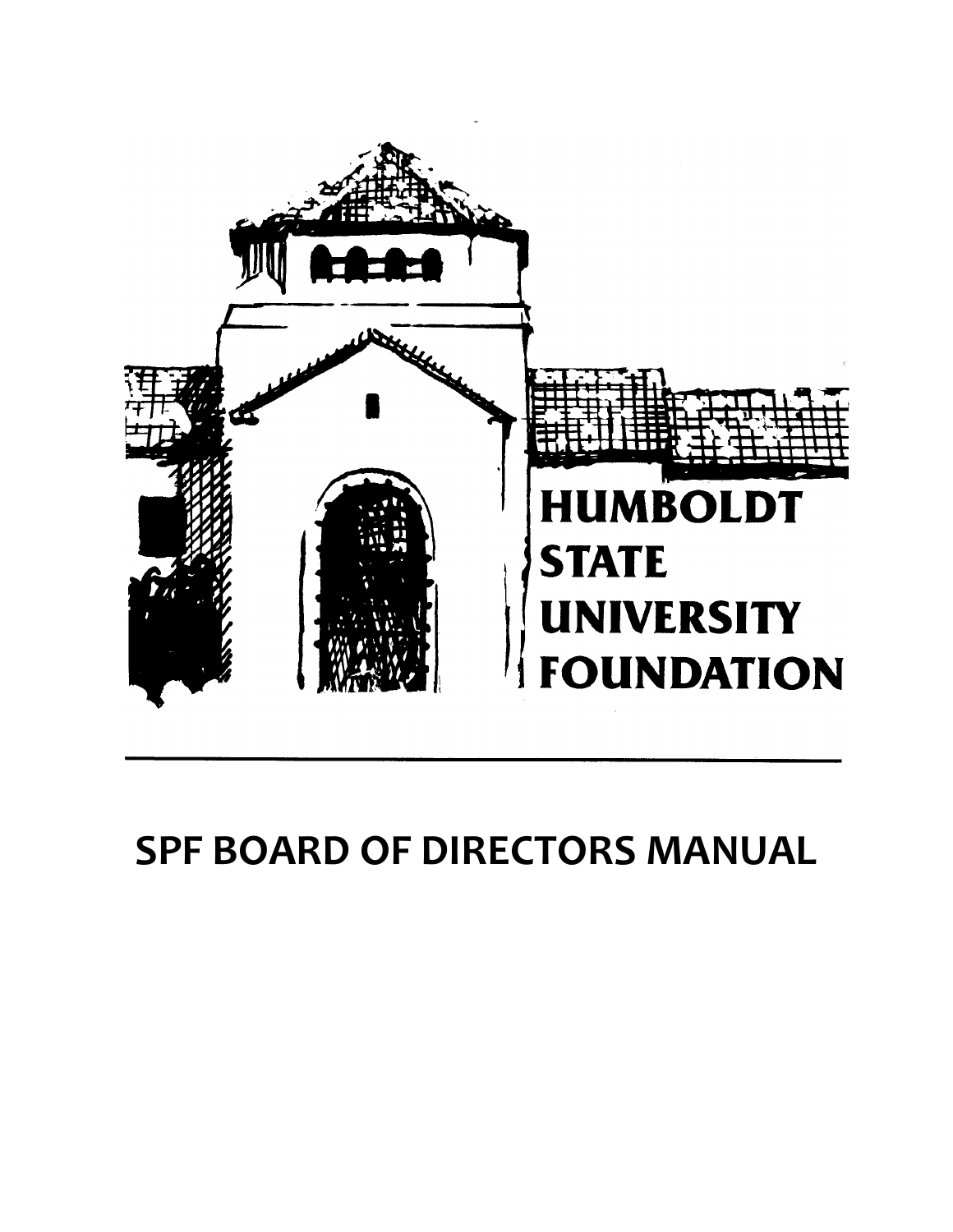| <b>TABLE OF CONTENTS</b> |  |
|--------------------------|--|
|--------------------------|--|

| ARTICLE X Indemnification of Directors, Officers and Other Agents15                         |  |
|---------------------------------------------------------------------------------------------|--|
|                                                                                             |  |
|                                                                                             |  |
|                                                                                             |  |
| RESOLUTION 1 Resolution on the Membership of the Executive Committee 18                     |  |
|                                                                                             |  |
|                                                                                             |  |
|                                                                                             |  |
|                                                                                             |  |
| RESOLUTION 6 Resolution to Establish Procedure for the Election of Officers24               |  |
|                                                                                             |  |
|                                                                                             |  |
| RESOLUTION 9 Resolution to Establish Goals that Promote and Stimulate Research and Creative |  |
|                                                                                             |  |
|                                                                                             |  |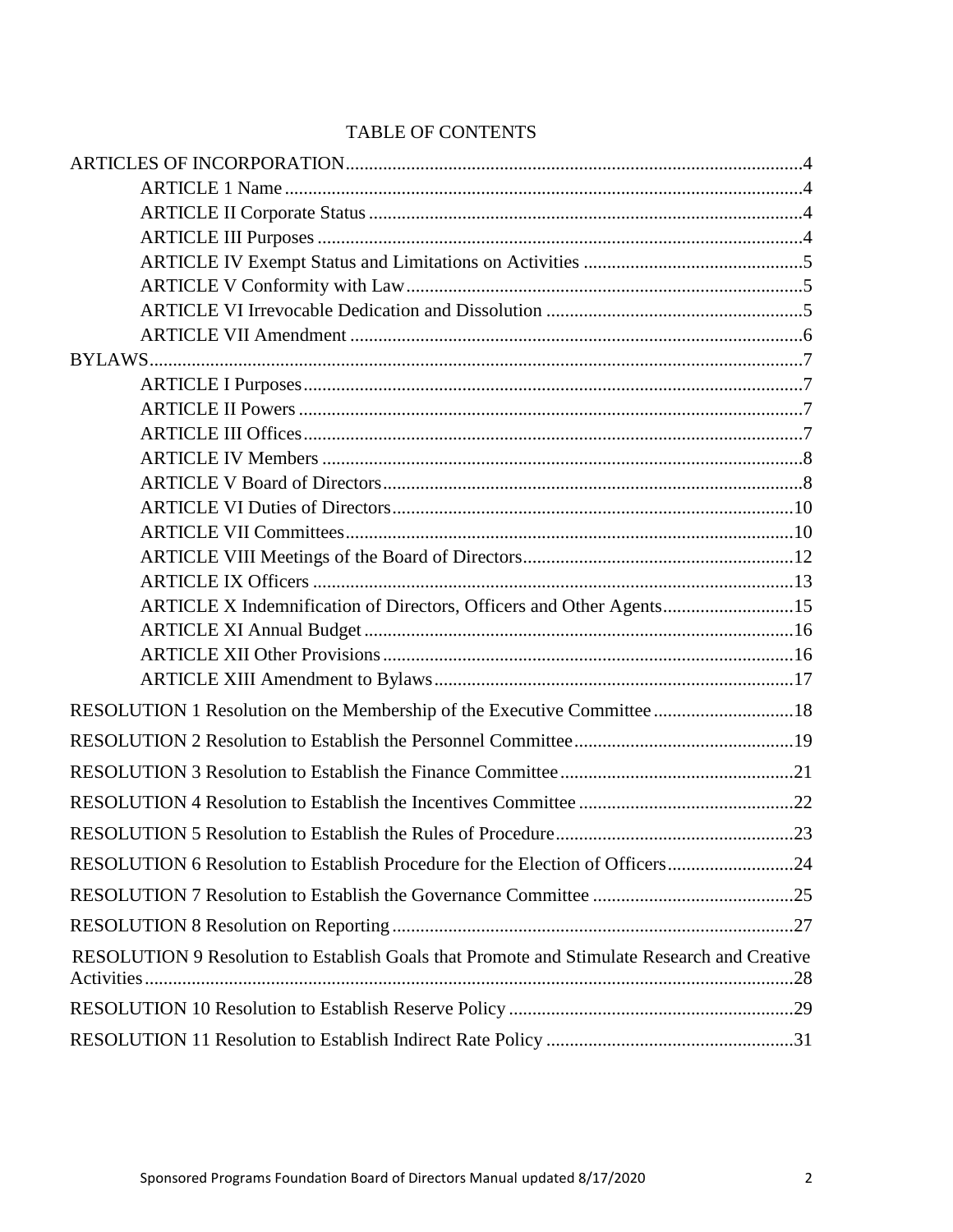| RESOLUTION 12 Resolution to Establish Indirect Revenue Distribution Policy 32                                                                                          |  |
|------------------------------------------------------------------------------------------------------------------------------------------------------------------------|--|
| RESOLUTION 13 A Resolution of the Sponsored Programs Foundation Authorizing Workers'<br>Compensation Insurance Coverage for Sponsored Programs Foundation Volunteers33 |  |
| RESOLUTION 14 Authorizing Investment of Monies in the Local Agency Investment Fund 34                                                                                  |  |
| RESOLUTION 15 Humboldt State University Foundation 403(b) DC Plan and Humboldt State                                                                                   |  |
|                                                                                                                                                                        |  |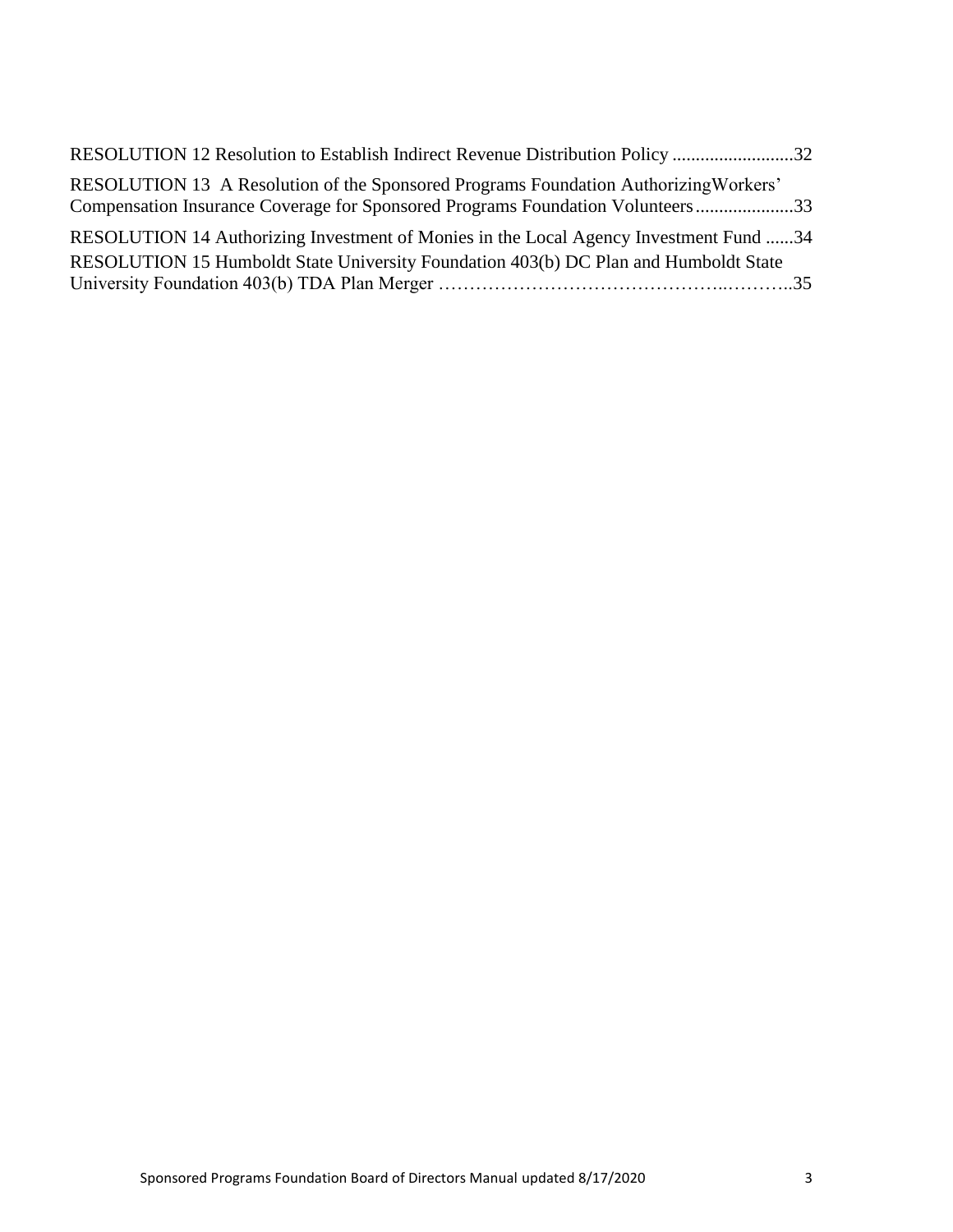#### RESTATEMENT OF

#### ARTICLES OF INCORPORATION

<span id="page-3-0"></span>The undersigned certify that:

- 1. They are the president and the secretary, respectively, of HUMBOLDT STATE UNIVERSITY SPONSORED PROGRMAS FOUNDATION, a California corporation.
- 2. Written consent to amend the ARTICLES OF INCORPORATION has been obtained from Rollin C. Richmond, President of Humboldt State University.
- 3. The Articles of Incorporation of this corporation are amended and restated to read as follows:

\*\*\*\*\*\*\*\*\*\*\*\*\*\*\*

#### **ARTICLES OF INCORPORATION**

**OF**

#### **HUMBOLDT STATE UNIVERSITY**

#### **SPONSORED PROGRAMS FOUNDATION**

#### ARTICLE I

Name

<span id="page-3-2"></span><span id="page-3-1"></span>The name of the corporation is Humboldt State University Sponsored Programs Foundation.

#### ARTICLE II

#### Corporate Status

This corporation is a nonprofit public benefit corporation and is not organized for the private gain of any person. It is organized under the California Nonprofit Public Benefit Corporation Law for charitable purposes.

#### ARTICLE III Purposes

<span id="page-3-3"></span>This corporation is organized exclusively for the educational purposes within the meaning of Section 501 (c) (3) of the Internal Revenue Code. The charitable purposes for which this corporation is organized are to further the educational purposes and objectives of Humboldt State University. The specific and primary purposes for which the corporation is formed are: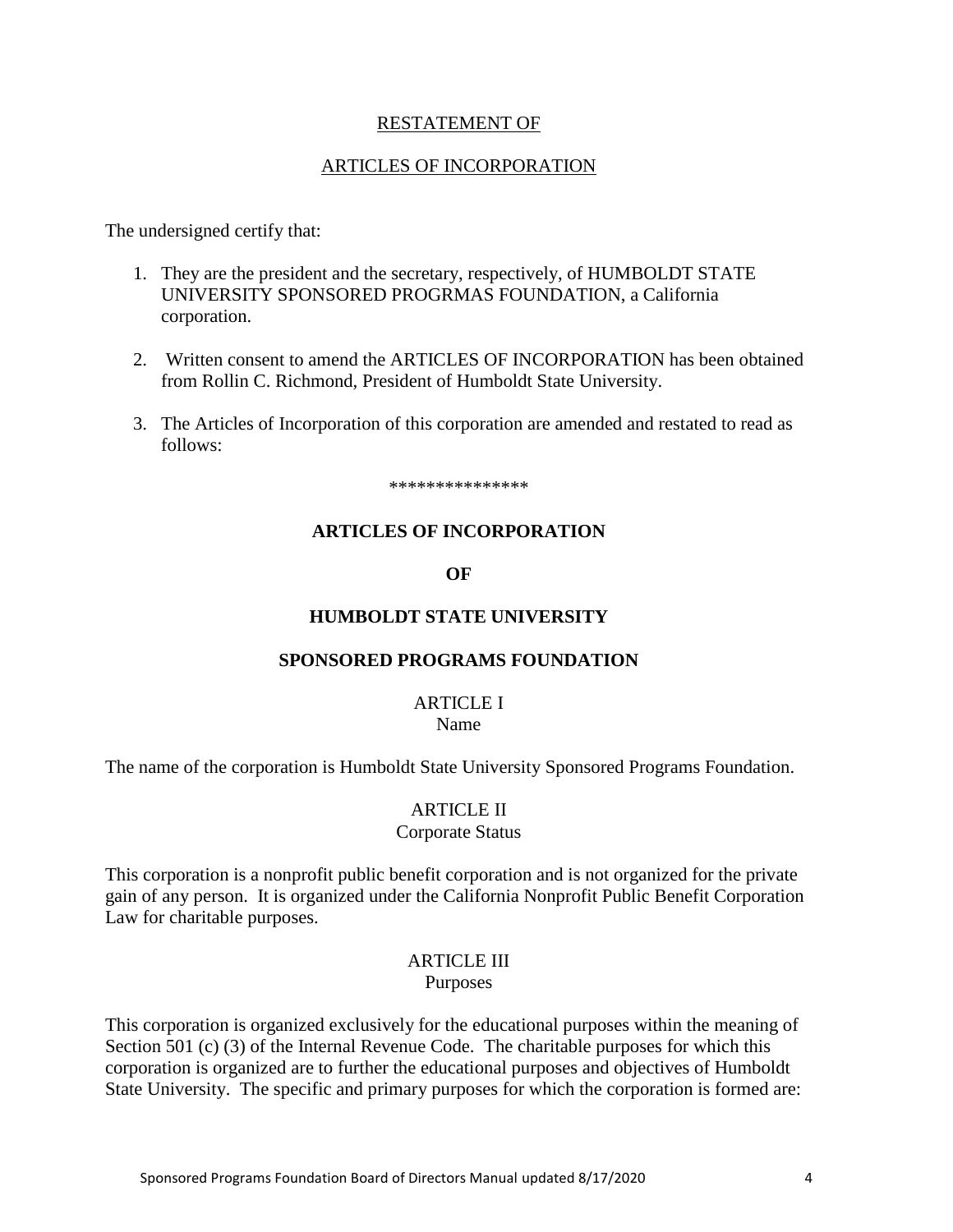to advance the welfare of Humboldt State University through the development, encouragement, and management of sponsored programs and other special campus programs and their related trusts beneficial to the University and the students and employees thereof, that assist the University in fulfilling its objectives; and to provide accounting services for other Humboldt State University auxiliaries as may be deemed appropriate from time to time by executive order of the University President.

#### ARTICLE IV

#### Exempt Status and Limitations on Activities

<span id="page-4-0"></span>No substantial part of the activities of this corporation shall consist of the carrying on of propaganda, or otherwise attempting to influence legislation, nor shall this corporation participate or intervene in any political campaign (including publishing or distribution of statements) on behalf of or in opposition to any candidate for public office. Notwithstanding any other provision of these articles, this corporation shall not carry on any other activities not permitted to be carried on (a) by a corporation exempt from Federal income tax under section 501 (c) (3) of the Internal Revenue Code or (b) by a corporation contributions to which are deductible under section 701 (c) (2) of the Internal Revenue Code.

#### ARTICLE V

#### Conformity with Law

<span id="page-4-1"></span>This Corporation shall be an auxiliary organization of The California State University, and shall conduct its operations in conformity with the California statutes governing such organizations (Chapter 7, commencing with Section 89900, of Part 55, Division 8, Title 3 of the California Education Code), the regulations established by the Board of Trustees of The California State University (Subchapter 6, commencing with Section 42400 of Chapter 1, Division 5 of Title 5 of the California Code of Regulations) as required by the California Education Code Section 89900 (c), and such rules and regulations as may be established by the Board of Trustees of The California State University and Humboldt State University.

#### ARTICLE VI

#### Irrevocable Dedication and Dissolution

<span id="page-4-2"></span>The property of this corporation is irrevocably dedicated to charitable purposes and no part of the net income or assets of this corporation shall inure to the benefit of any director or officer thereof or to the benefit of any private person. Upon dissolution or winding up of this corporation, its assets remaining after payment, or provision for payment, of all debts and liabilities of this corporation shall be distributed to one or more nonprofit corporations organized and operated for the benefit of Humboldt State University to be approved by the President of Humboldt State University and the Chancellor of the California State University. Such nonprofit corporation or corporations must be qualified for Federal income tax exemption under Section 501 (c) (3) of the Internal Revenue Code of 1986, and can be organized and operated exclusively for charitable purposes. In no event shall any assets be distributed to any director or officer of this corporation or to any private person.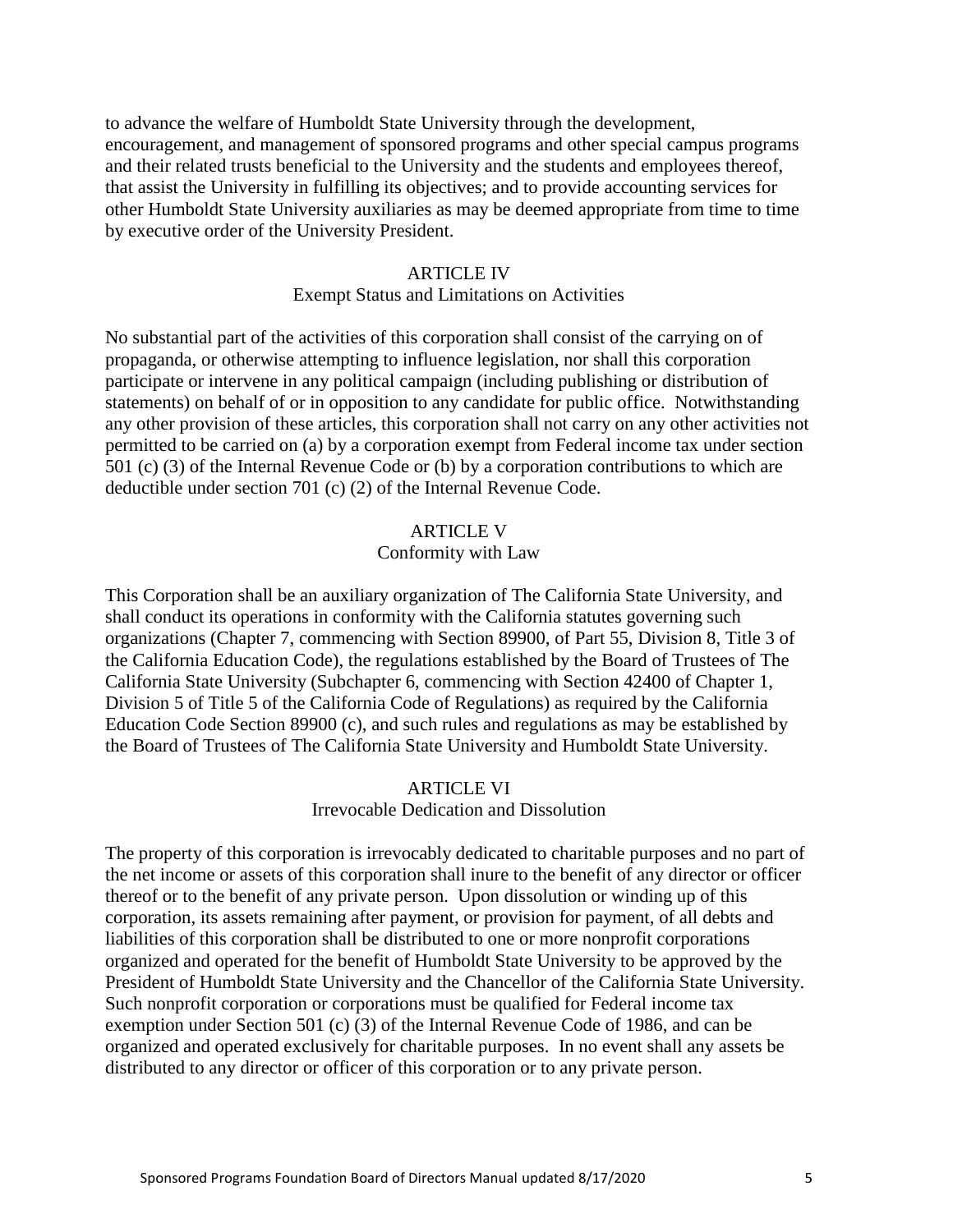#### ARTICLE VII Amendment

<span id="page-5-0"></span>The Articles of Incorporation of this corporation shall be amended only by vote of a majority of the total voting membership of the Board of Directors, subject to the written consent of the President of Humboldt State University.

#### \*\*\*\*\*\*\*\*\*\*\*\*\*\*\*\*\*\*\*\*

- 4. The Board of Directors has duly approved the forgoing amendment and restatement of Articles of Incorporation by the required vote on February 12, 2004.
- 5. The Corporation has no members.

We further declare under penalty of perjury under the laws of the State of California that the matters set forth in this certificate are true and correct of our own knowledge.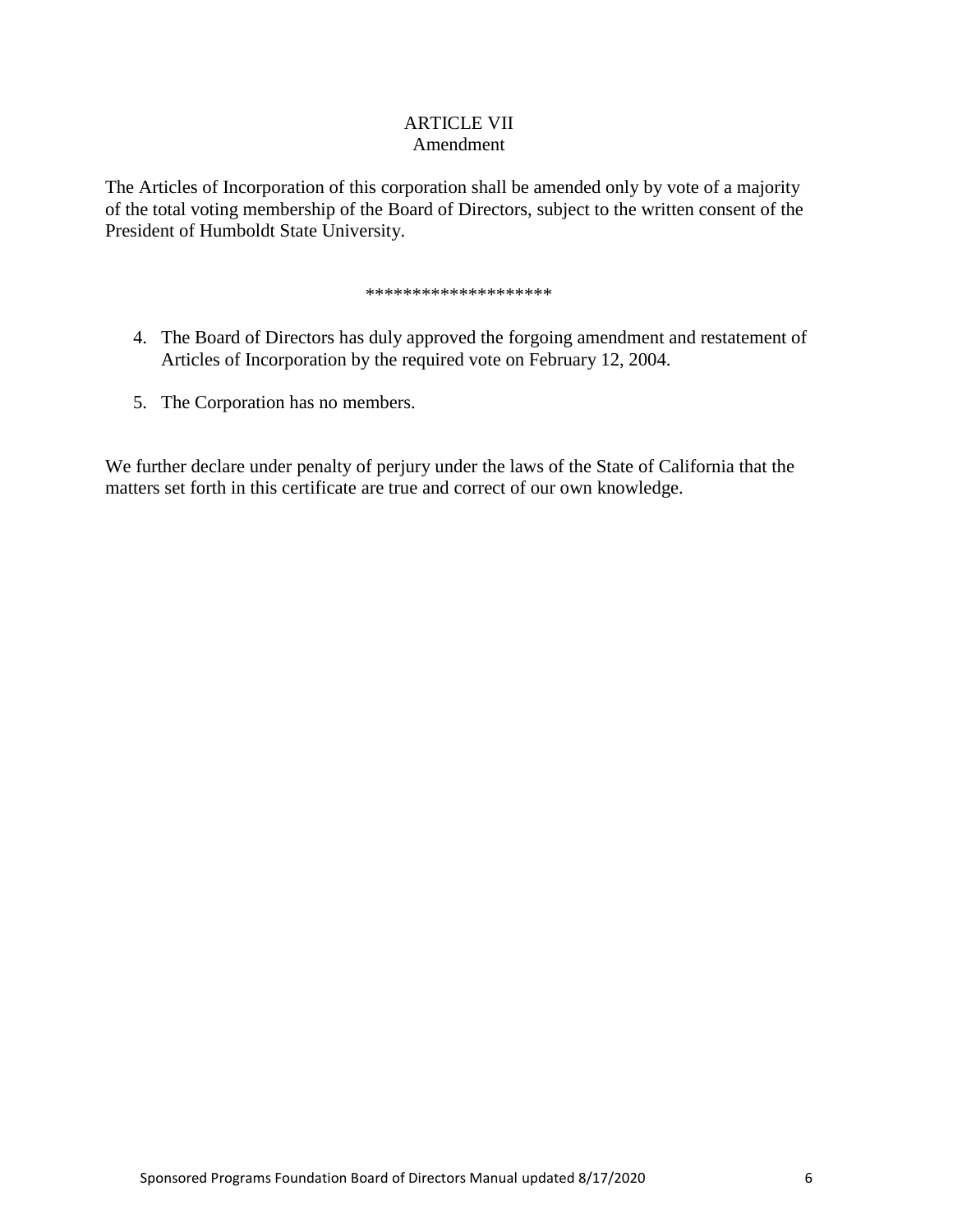#### BYLAWS

#### OF

#### HUMBOLDT STATE UNIVERSITY

#### <span id="page-6-0"></span>SPONSORED PROGRAMS FOUNDATION

#### ARTICLE I Purposes

<span id="page-6-1"></span>This corporation is organized exclusively for the educational purposes within the meaning of Section 501 (c) (3) of the Internal Revenue Code. The corporation is organized and at all times hereafter will be operated exclusively for the benefit of, to perform the functions of, or to carry out the purposes of Humboldt State University. The corporation and all of its functions and activities are to be operated and conducted in the promotion of its charitable purposes as specified in its Articles of Incorporation.

The corporation shall be operated as an auxiliary organization of Humboldt State University (herein referred to as "University"), in accordance with the rules, regulations, and policies of the University and the Board of Trustees of the California State University (herein referred to as the "Trustees").

The specific and primary purposes for which the corporation is formed are: to advance the welfare of Humboldt State University through the development, encouragement, and management of sponsored programs and other special campus programs and their related trusts beneficial to the University and the students and employees thereof, that assist the University in fulfilling its objectives; and to provide accounting services for other Humboldt State University auxiliaries as may be deemed appropriate from time to time by executive order of the University President.

#### ARTICLE II Powers

<span id="page-6-2"></span>The corporation shall have such powers as are now or may hereafter be granted by laws governing auxiliary organizations of The California State University and by the Nonprofit Corporation Law of the State of California, except as limited by the Education Code or the provisions of its Articles of Incorporation or these Bylaws.

#### ARTICLE III

**Offices** 

<span id="page-6-3"></span>The corporation shall have and continuously maintain in the County of Humboldt, State of California, a principal office for the transaction of the corporation's business.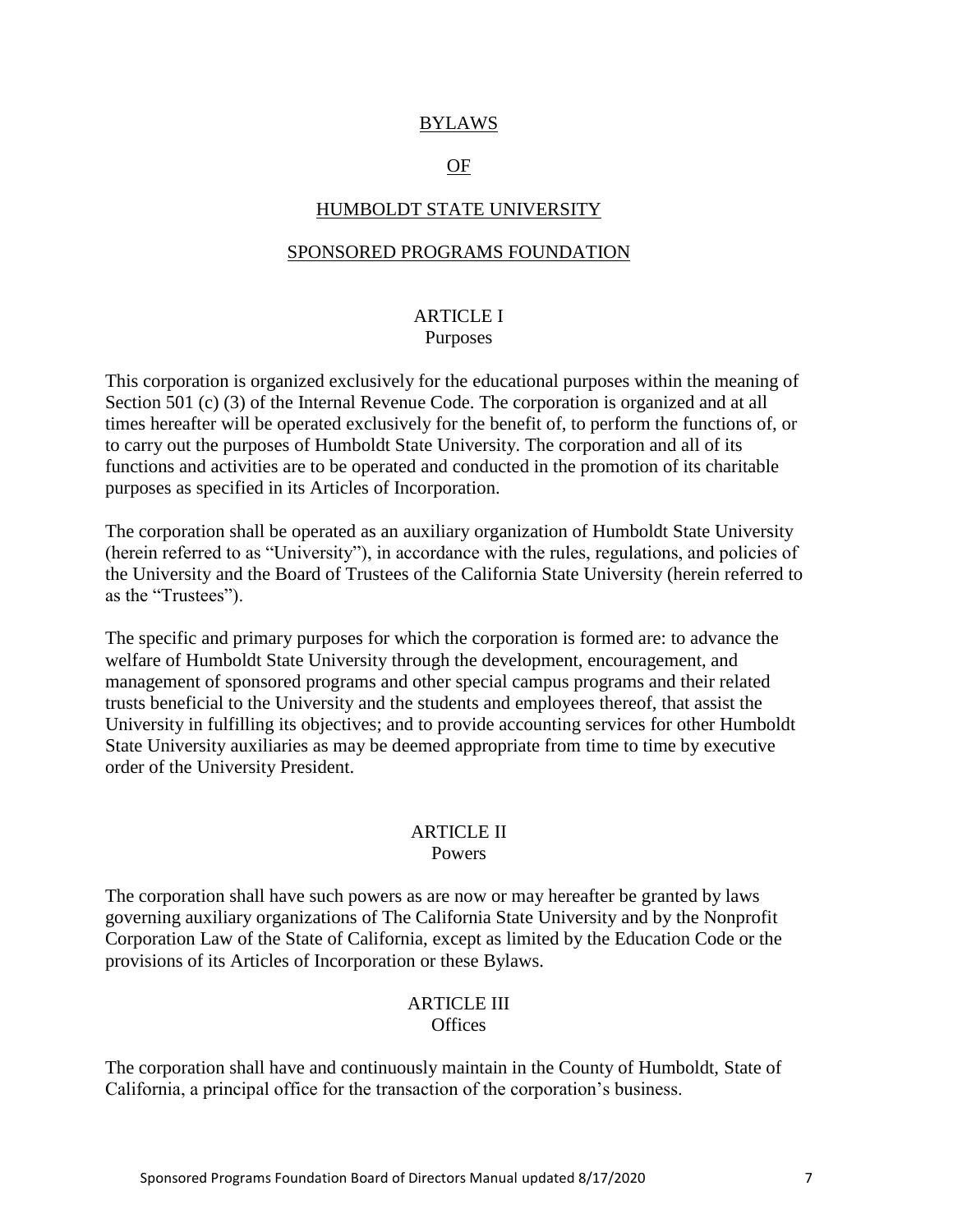#### ARTICLE IV **Members**

<span id="page-7-0"></span>Section 1. No Regular Members. In accordance with Section 5310 of the California Nonprofit Public Benefit Corporation Law, the corporation shall have no members within the meaning of Section 5056 of that law. All action which would otherwise require approval by a majority of all members or approval by members shall require only approval of the Board of Directors. All Rights which would otherwise vest in members shall vest in the Directors.

Section 2. Persons Associated with the Corporation. By resolution, the Board of Directors may create any advisory boards, councils, or other bodies as it deems appropriate. The Board of Directors may also, by resolution, confer upon any such class or classes of such persons some or all of the rights identical to those of a member under the California Nonprofit Public Benefit Corporation Law other than the right to vote:

- (a) for the election of a Director or Directors or an officer or officers; or
- (b) on a disposition of all or substantially all of the assets of the corporation; or
- (c) on a merger; or
- (d) on a dissolution; or
- (e) on changes to the corporation's Articles of Incorporation or Bylaws.

<span id="page-7-1"></span>All such voting rights are vested exclusively in the Board of Directors.

# ARTICLE V

### Board of Directors

Section 1. Definition of Terms. For the purpose of these Bylaws, "Board of Directors" or "Board" refers to the Board of Directors of the corporation. "President" refers to the President of Humboldt State University.

Section 2. Powers. Subject to limitations of the Articles of Incorporation and these Bylaws, the activities and affairs of the corporation shall be conducted and all corporate powers shall be exercised by or under the direction of the Board.

Section 3. Number of Directors. The authorized number of Directors shall be not less than fourteen and not more than twenty five; the specific number shall be determined by the President.

Section 4. Selection and Tenure. The composition of the Board of Directors shall be in conformity with Section 42602 of the California Code of Regulations, Title 5. The Board of Directors shall include the following University-related ex-officio Directors: the University President; the Vice Presidents of the University (excluding the Vice President of Administrative Affairs) or their designees selected from among personnel in their units who have experience or are involved with sponsored programs; and the Dean of Research, Economic, & Community Development. The Board of Directors shall include the following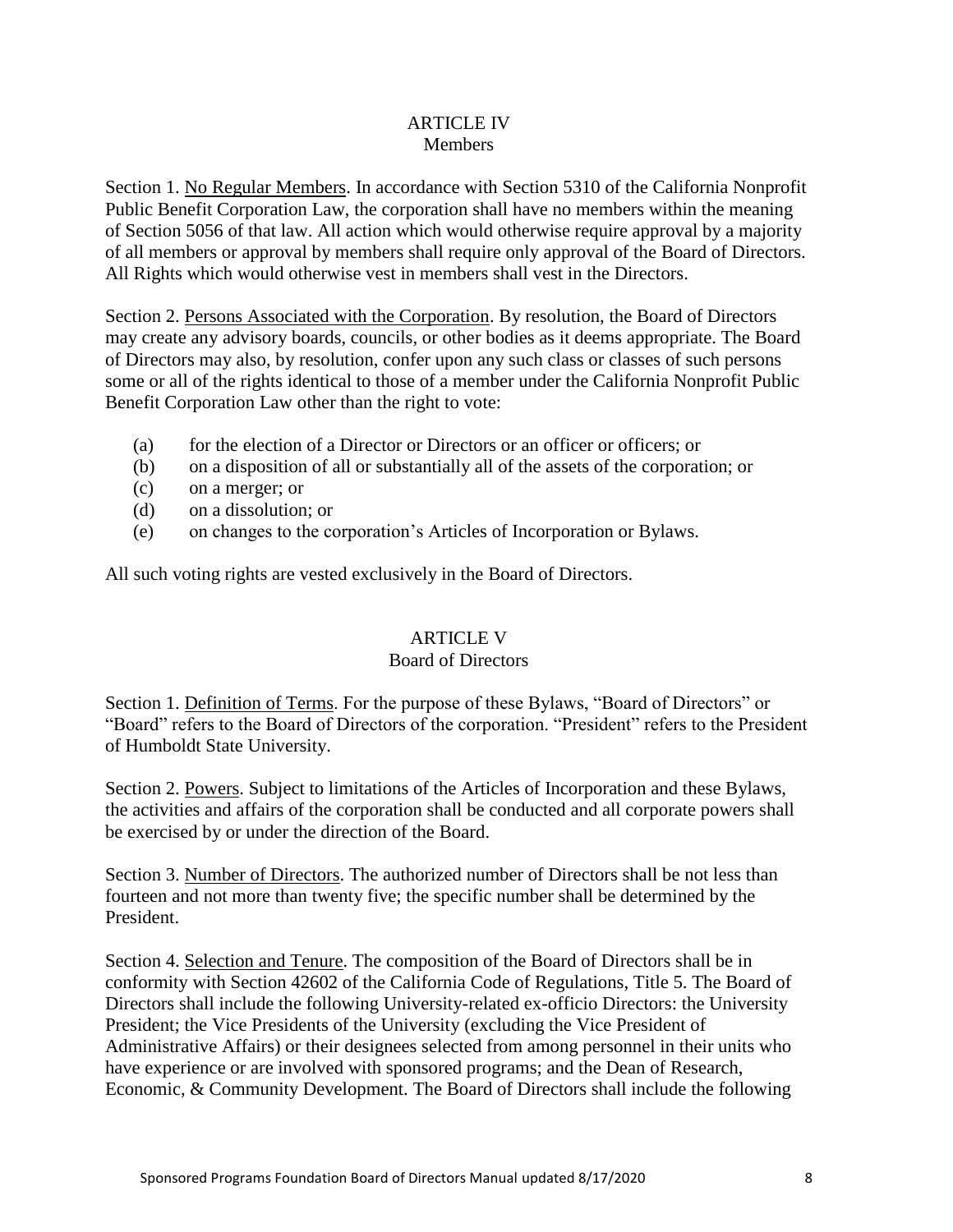non-ex-officio members appointed by the President: one Director from among the deans of the colleges and library; seven faculty Directors; two enrolled full-time student Directors, one graduate and one undergraduate; one or more community Directors; and additional Directors from among University personnel or community members to provide appropriate legal, financial, and regulatory expertise to assist in the conduct of the business of the corporation. Student Directors shall serve two-year terms. All other non-ex officio Directors shall serve overlapping terms of 4 years. Non-ex officio Directors may succeed themselves only once. All Directors are voting Directors.

Section 5. Vacancies. Subject to the provisions of Section 5226 of the California Nonprofit Public Benefit Corporation Law, any Director may resign by giving written notice to the President or Secretary of the Board, and specifying that the resignation is effective immediately or at a future time. If the resignation is effective at a future time, a successor may be selected before that time, to take office when the resignation becomes effective. All vacancies occurring by expiration of terms of office shall be filled by the University President. Each Director so appointed shall hold office until the expiration of the term of the replaced Director or until a successor has been appointed by the University President. A vacancy or vacancies in the Board shall be deemed to exist in case of the death, resignation, of removal of any Director, or if the authorized number of Directors is increased. Directors may be removed without cause (a) by the University President, or (b) by a majority of the voting Directors then in office, subject to approval of the University President. No reduction of the authorized number of Directors shall have the effect of removing any Director before expiration of the Director's term of office.

Section 6. Inspection by Directors. Each Director shall have the right at any reasonable time to inspect and copy all books, records, and documents of every kind and to inspect the physical properties of the corporation, provided that such director shall not have the right to inspect those books, records or documents made privileged or confidential by law. Any inspection must be made by the Director in person, provided that the Director may be accompanied by an agent or attorney. The use by a Director of any information, not a matter of public record, received by such Director by reason of being a Director, shall be subject to the prohibitions of Section 89909 of the California Education Code.

Section 7. Compensation of Directors. No Director shall receive any salary or other similar compensation for any services as a Director; however, the Board may authorize the reimbursement of actual and necessary expenses incurred by individual Directors performing duties as Directors or as members of committees.

Section 8. Conflict of Interest. No member of the Board of Directors shall be financially interested in any contract or other transaction entered into by the Board of Directors that is not in accordance with the conflict of interest provisions set forth in Education Code Sections 89906-89909. The following relationships are specifically deemed not permissible: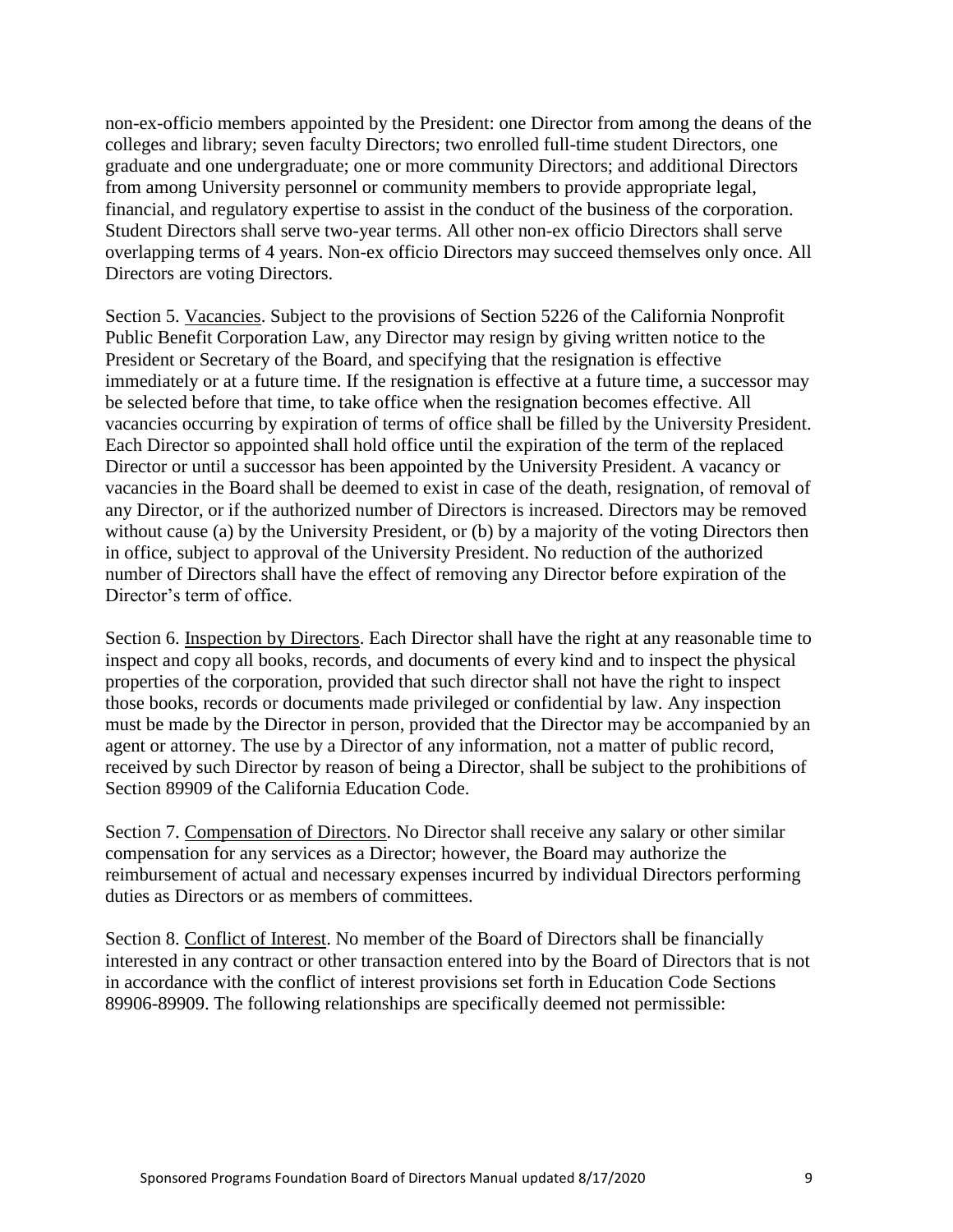Any contract, other than an employment contract, directly between the corporation and a Director.

- (a) Any contract between the corporation and a partnership or unincorporated association in which a Director is a partner, or owner, or holder, directly or indirectly, of a proprietorship interest.
- (b) Any contract between the corporation and a for-profit corporation in which a Director is the owner or holder, directly or indirectly, of 5 percent or more of the outstanding common stock.
- (c) Any contract in which a Director is interested and without first disclosing such interest to the Board of Directors at a public meeting, influences or attempts to influence one or more Directors to enter the contract.

## ARTICLE VI

#### Duties of Directors

<span id="page-9-0"></span>Section 1. Duties of Directors. A Director shall perform the duties of a Director, including duties as a member of any committee of the Board upon which the Director may serve, in good faith, in a manner such Director believes to be in the best interests of the corporation and with such care, including reasonable inquiry, as an ordinarily prudent person in a like position would use under similar circumstances.

Section 2. Reliance. In performing the duties of a Director, a Director shall be entitled to rely on information, opinions, reports, or statements, including financial statements and other financial data, in each case prepared or presented by:

- (a) One or more officers or employees of this corporation whom the Director believes to be reliable and competent in the matters presented;
- (b) Counsel, independent accountants, or other persons as to matters which the Director believes to be within any such person's professional or expert competence; or
- (c) A committee of the Board upon which the Director does not serve, as to matters within its designated authority, which committee the Director believes to merit confidence; so long as, in any case, the Director acts in good faith, after reasonable inquiry when the need therefore is indicated by the circumstances, and without knowledge that would cause such reliance to be warranted.

## ARTICLE VII

#### **Committees**

<span id="page-9-1"></span>Section 1. Delegation. The Board may appoint one or more committees, each including two or more Directors, and delegate to such committees any of the authority of the Board except with respect to: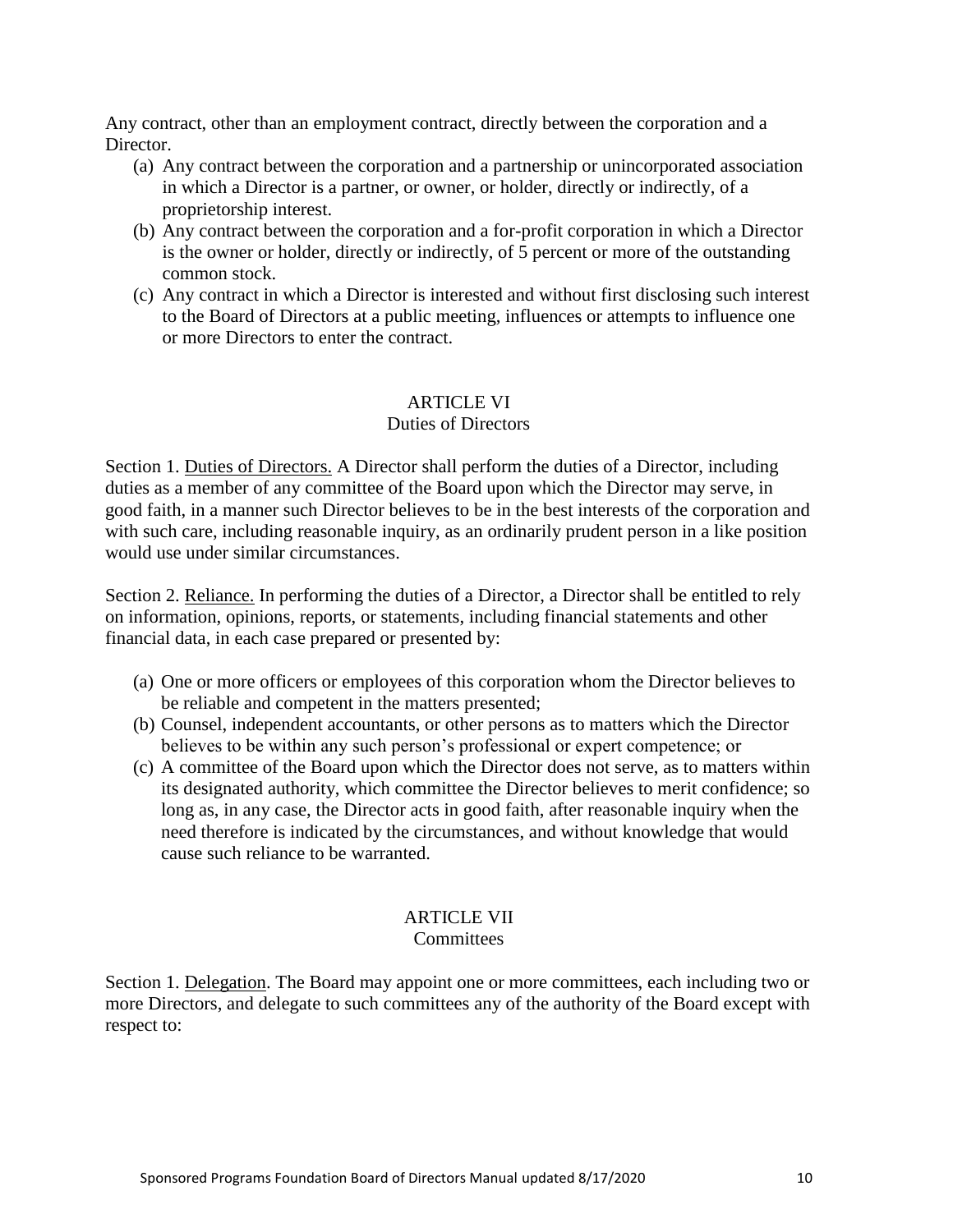- (a) The approval of any action for which the California Nonprofit Public Benefit Corporation Law also requires approval of the members or approval of a majority of all members;
- (b) The filling of vacancies on the Board or on any committee;
- (c) The amendment or repeal of Bylaws or the adoption of new Bylaws;
- (d) The amendment or repeal of any resolution of the Board which by its express terms is not so amendable or repealable;
- (e) The appointment of other committees of the Board of the members to other committees; or
- (f) The approval of any conflict of interest transactions as such transactions may be validated pursuant to Education Code Section 89907.

Section 2. Executive Committee. The Board of Directors shall have an Executive Committee whose responsibilities shall include

- (a) Nominating candidates from among the Directors for office and committee memberships considered by the Board of Directors at the Annual Meeting or whenever vacancies occur; and
- (b) Acting on behalf of the Board of Directors when authorized by resolution of this Board of Directors to do so provided that such action is reported by the President at the earliest possible time, no later than the next regular or special meeting of the Board of Directors after the activity.

Section 3. Standing Committees. Any other committee to which any authority of the Board is delegated must be created, and its members appointed, by resolution adopted by a majority of the authorized number of Directors then in office, provided a quorum is present, and any such committee may be given a name as the Board shall specify other than "Executive Committee." The Board may appoint, in the same manner, alternate members of any committee who may replace any absent member at any meeting of the committee. The Board shall have the power to prescribe the manner in which proceedings of any of these committees shall be conducted. Unless the Board or a committee shall otherwise prescribe, the regular and special meetings and other actions of any such committee shall be governed by the provisions of Article VIII applicable to meetings and actions of the Board. Notwithstanding any prescription by the Board or a committee, all regular and special meetings of each committee shall be subject to the applicable provisions of Article 2 (commencing with Section 89920) of Part 55, Chapter 7, Part 55, Division 8, Title 3 of the California Education Code. Minutes shall be kept of each meeting of each committee when such committee is acting pursuant to a delegation by the Board of Directors pursuant to Article VII of these Bylaws. Persons who are not Directors may be included on such committees if specified in the enabling resolution.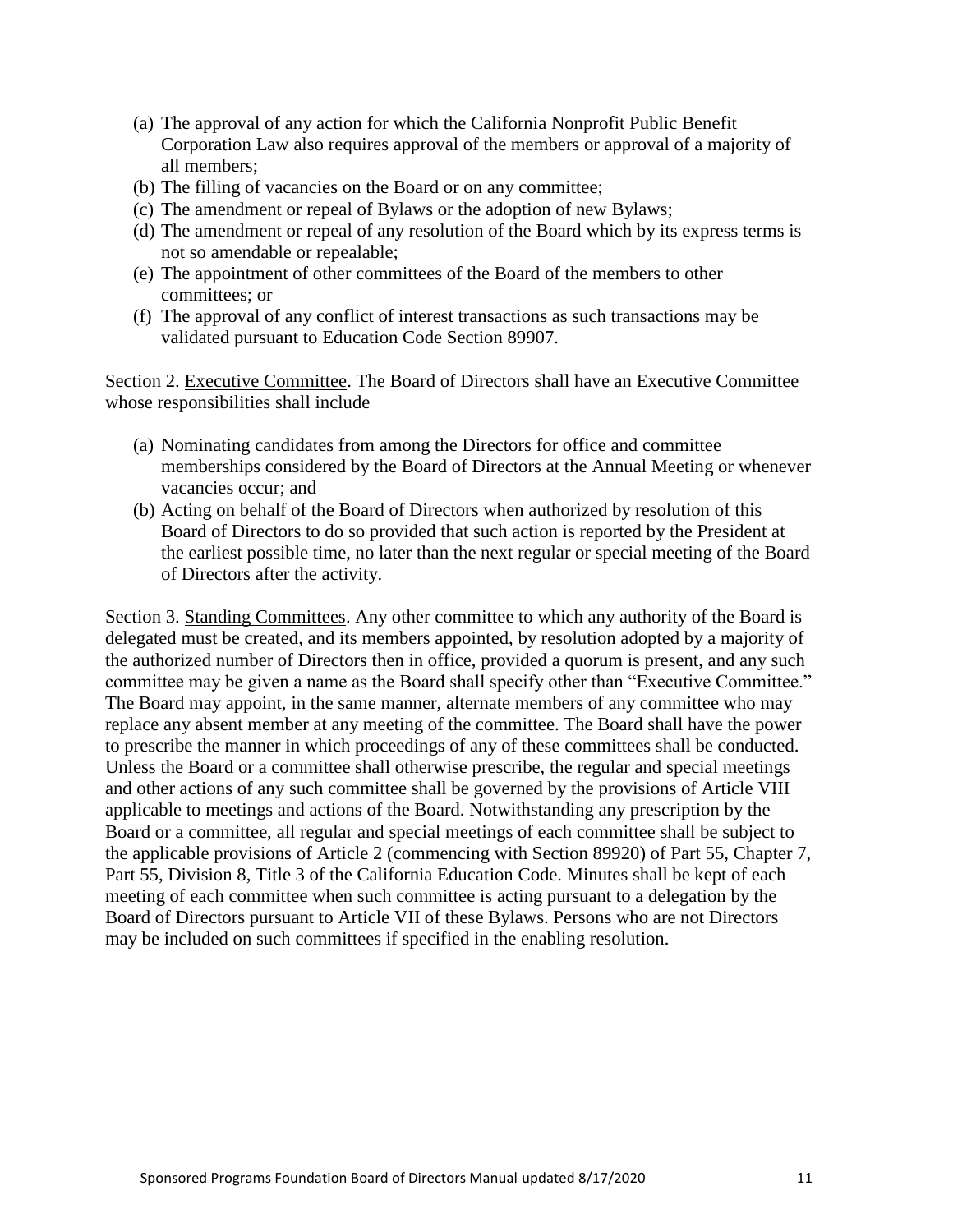#### ARTICLE VIII Meetings of the Board of Directors

<span id="page-11-0"></span>Section 1. Place of Meeting. Meetings of the Board of Directors shall be held at any place within the State of California that has been designated from time to time by the Board of Directors. In the absence of such designation, meetings shall be held at the principal office of the corporation.

Section 2. Meetings by Telephone. Any meeting may be held by conference telephone or similar communication equipment, as long as all Directors participating in the meeting can hear one another. All such Directors shall be deemed to be present in person at such a meeting. The conduct of such meetings shall be consistent with the open meeting requirements of Education Code Sections 89920-89928.

Section 3. Annual Meeting. An annual meeting of the Board of Directors shall be held in September of each year prior to the regular meeting of the Board of Directors. Such meeting shall be for the purpose of acknowledging the appointment or reappointment, and the specification of terms, of Directors and electing Officers of the corporation and for the transaction of such other business as may come before the meeting. All such Directors and Officers shall assume their offices at the beginning of the regular meeting that follows the annual meeting.

Section 4. Regular Meetings. Regular meetings of the Board of Directors shall be held at least four (4) times per year upon notice in accordance with Section 6 of this Article VIII.

Section 5. Special Meetings. Special meetings of Directors may be called by, or at the direction of, the President or by a majority of the voting Directors then in office, to be held at such a date, time and place as shall be designated in the notice of meeting. The call and notice of a special meeting shall be delivered at least twenty-four (24) hours prior to any meeting and shall specify the date, time, and place of the meeting and the business to be transacted, and no other business may be conducted at a special meeting.

#### Section 6. Notice of Meetings.

(a) Notice of the date, time and place of any meeting of the Board of Directors other than annual or special meetings shall be given at least seven (7) days previous thereto by written notice delivered personally or sent by mail, facsimile, or electronic mail to each Director at his or her address, facsimile number, or electronic mail address as shown on the records of the corporation. If mailed, such notice shall be deemed to be delivered the next day during which regular mail deliveries are made after the day such notice is deposited in the United States Postal Service in a sealed envelope so addressed, with postage thereon prepaid. If notice be given by facsimile or electronic mail, such notice shall be deemed delivered when the facsimile or electronic mail is transmitted. The business to be transacted at the regular meeting of the Board shall be specified in the notice of any such meeting.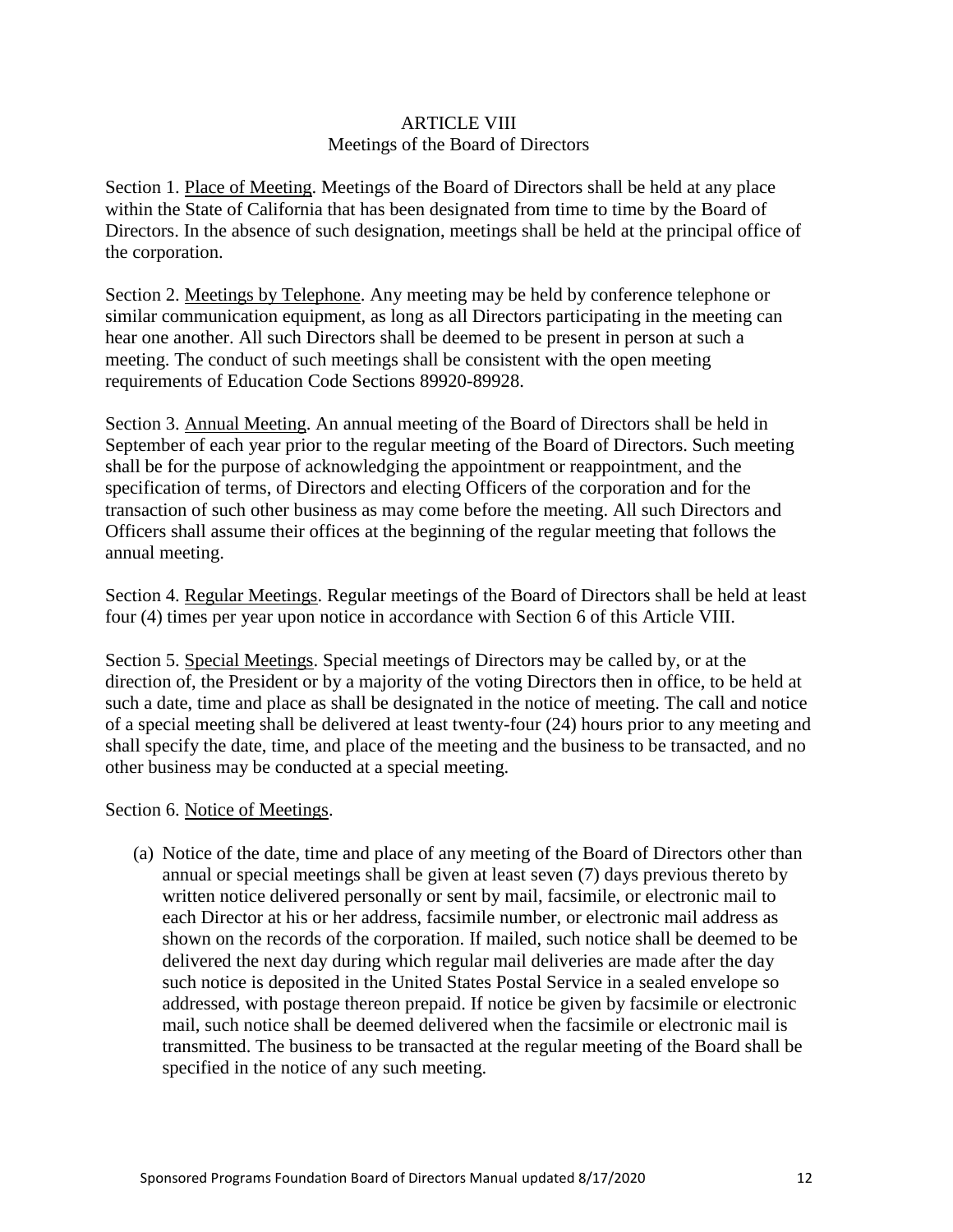- (b) The attendance of a Director at any meeting shall constitute a waiver of notice of such meeting, except where a Director attends a meeting for the express purpose of objecting to the transaction of any business because the meeting is not lawfully called or convened.
- (c) Notice of a meeting of the Board shall also be given to any persons entitled thereto pursuant to Section 89921 of the California Education Code.

Section 7. Open Meetings. All meetings of the Board shall be open and public, and all persons shall be permitted to attend any meeting of the Board, provided, however, that the Board may hold closed sessions during any meeting to consider those matters that may lawfully be considered in such sessions under Section 89923 of the California Education Code. Except as set forth in Article VIII, Section 6, the Board shall not take action on any issue unless that issue has been publicly posted for at least one week as required by California Education Code Section 89924.

Section 8. Quorum and Manner of Acting. A majority of the number of Directors in office shall constitute a quorum of the Board of Directors for the transaction of business, except to adjourn as provided in Section 10 of this Article VIII. Every act or decision done or made by a majority of the Directors present at a meeting at which a quorum is present shall be regarded as the act of the Board of Directors. A meeting at which a quorum is initially present may continue to transact business notwithstanding the withdrawal of a Director or Directors, if any action taken is approved by at least a majority of the required quorum for that meeting.

Section 9. Adjourned Meetings. A quorum of the Directors, or in the absence of a quorum, a majority of the Directors present at any Directors' meeting, may adjourn the meeting to meet again at a stated date, time and place. Notice of the date, time, place and business to be transacted at such meeting shall be given to any Directors who were not present at the time of the adjournment.

Section 10. Minutes of Meetings and Conduct. Written minutes of all meetings of the Board of Directors shall be kept. The Board may adopt its own rules of procedure insofar as such rules are not inconsistent with, or in conflict with, these Bylaws, the Articles, or the Law.

#### ARTICLE IX Officers

<span id="page-12-0"></span>Section 1. Officers. The Officers of the corporation shall be a President, a Vice President, a Secretary and a Treasurer. All Officers other than the President shall be selected from among the voting Directors. The corporation, at the discretion of the Board, may have additional Officers. Any Director may hold only one Office at a time.

Section 2. Election and Terms of Office. Vacancies among the Officers of the corporation, except Officers elected or appointed in accordance with the provisions of Section 3, Section 5, or Section 6 of this Article IX, shall be filled annually by the Board at its annual meeting (or if not filled at the annual meeting, as soon thereafter as may be conveniently scheduled), and shall serve at the pleasure of the Board. Each Officer shall hold office for a term of one (1)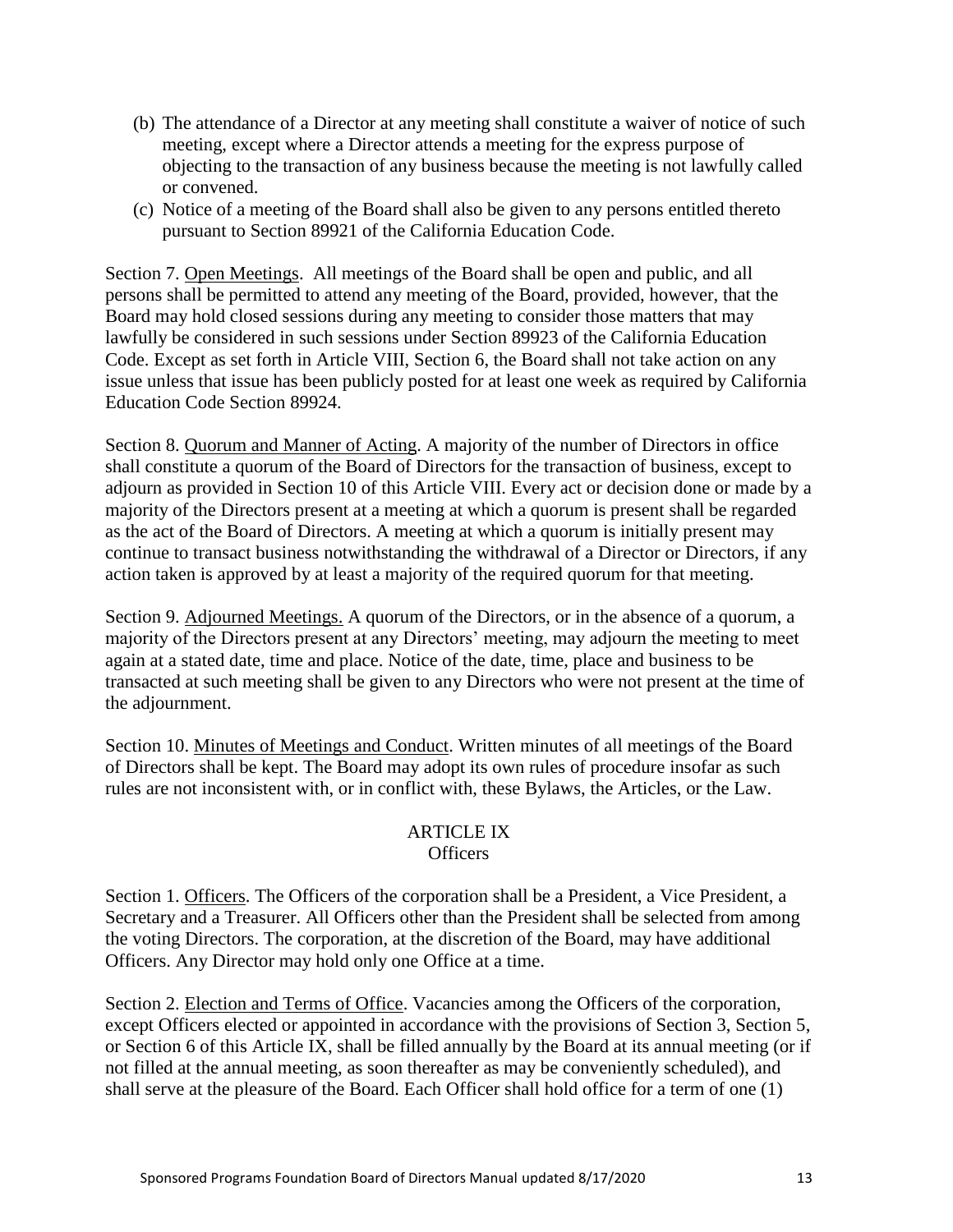year and until his or her resignation, removal, or other disqualification from service, or until his or her respective successor shall be elected. In the interest of continuity, Officers of the Board may succeed themselves up to two times for a total tenure of three years. The Board of Directors shall adopt election rules that assure the Officers include ex officio, faculty, and other Directors.

Section 3. Subordinate Officers. The Board may elect, and may empower the President to appoint, such other Officers as the business of the corporation may require, each of whom shall hold office for such period, have such authority, and perform such duties as are provided in these Bylaws or as the Board may from time to time determine.

Section 4. Removal and Resignation. Any Officer, except one serving ex-officio, may be removed, either with or without cause by the Board at any time. Any Officer, except one serving ex-officio, may resign at any time by giving written notice to the President or the Secretary of the corporation. An ex-officio Officer may only resign by resigning from his or her Director position. An Officer's resignation shall take effect when received. Acceptance of the resignation shall not be necessary to make it effective.

Section 5. Vacancies. A vacancy in any Office because of death, resignation, removal, disqualification, or any other cause shall be filled in the manner prescribed in these Bylaws for regular election or appointment to the office, provided that vacancies shall be filled as they occur and not on an annual basis.

Section 6. President. The University President or his or her designee is President of the Board of Directors, is responsible for the corporation, and has, subject to the control of the Board, general supervision, direction, and control of the business and Officers of the corporation. The University President may delegate all or a portion of these duties, including presiding at all meetings of the Board, general powers and duties of management usually vested in the office of president and general manager of a corporation, and such other powers and duties as prescribed by the Board.

Section 7. Vice President. In the absence or disability of the President, the Vice President shall perform all the duties of the President and, when so acting, shall have all of the powers of, and be subject to all the restrictions upon, the President.

Section 8. Secretary. In the absence or disability of the President or Vice President, the Secretary shall perform all the duties of the President and, when so acting, shall have all the powers of, and be subject to all the restrictions upon, the President. The Secretary shall keep or cause to be kept, at the principal office or other place ordered by the Board, a book of minutes of all meetings of the Board and its committees, with the time and place of holding, whether regular or special, and if special, how authorized, the notice given of the meeting, the names of those present at Board and committee meetings, and the proceedings of the meetings. The Secretary shall keep, or cause to be kept, at the principal office in the State of California the original or a copy of the corporation's Articles and Bylaws, as amended to date. The secretary shall give, or cause to be given, notice of all meetings of the Board and any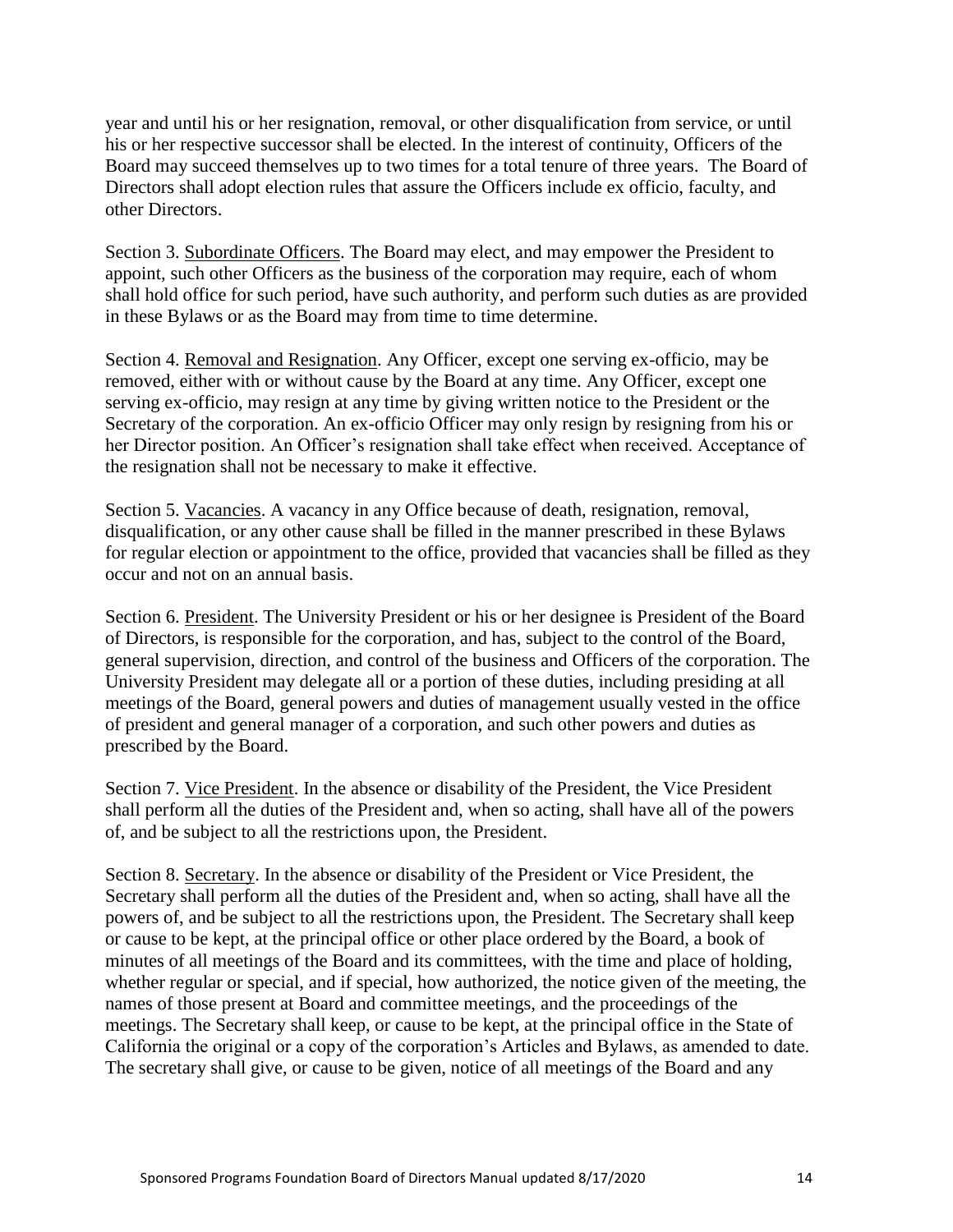committees of the Board required by these Bylaws or by law to be given, and shall have other powers and perform other duties as prescribed by the Board.

Section 9. Treasurer. The Treasurer is the Chief Financial Officer of the corporation and shall keep and maintain, or cause to be kept and maintained, adequate and correct accounts of the properties and business transactions of the corporation. The books of account shall at all times be open to inspection by any Director. The Treasurer shall deposit all moneys and other valuables in the name and to the credit of the corporation with depositories designated by the Board. The Treasurer shall disburse the funds of the corporation as may be ordered by the Board and in accordance with Article X below, shall render to the President and the Directors, whenever they request it, an account of all transactions as Treasurer and of the financial condition of the corporation, and shall have other powers and perform other duties as prescribed by the Board.

#### ARTICLE X

#### Indemnification of Directors, Officers and Other Agents

<span id="page-14-0"></span>Section 1. Right of Indemnity. To the fullest extent permitted by law, the corporation shall indemnify its Directors, Officers, employees, and other persons described in Section 5238 (a) of the California Corporations Code, including persons formerly occupying any such position, against all expenses, judgments, fines, settlements and other amounts actually and reasonably incurred by them in connection with any "proceeding," as that term is used in that Section, and including an action by or in the right of the corporation, by reason of the fact that the person is or was a person described in that section. "Expenses," as used in this bylaw, shall have the same meaning as in Section 5238 (a) of the California Corporations Code.

Section 2. Approval of Indemnity. On written request to the Board by any person seeking indemnification under Section 5238 (b) or Section 5238(c) of the California Corporations Code, the Board shall promptly determine under Section 5238(e) of the California Corporations Code whether the applicable standard of conduct set forth in Section 5238(b) or Section 5238 (c) has been met and, if so, the Board shall authorize indemnification.

Section 3. Advancement of Expenses. To the fullest extent permitted by law and except as otherwise determined by the Board in a specific instance, expenses incurred by a person seeking indemnification under these Bylaws in defending any proceeding covered by those Sections shall be advanced by the corporation before final disposition of the proceeding, on receipt by the corporation of an undertaking by or on behalf of that person that the advance will be repaid unless it is ultimately determined that the person is entitled to be indemnified by the corporation for those expenses.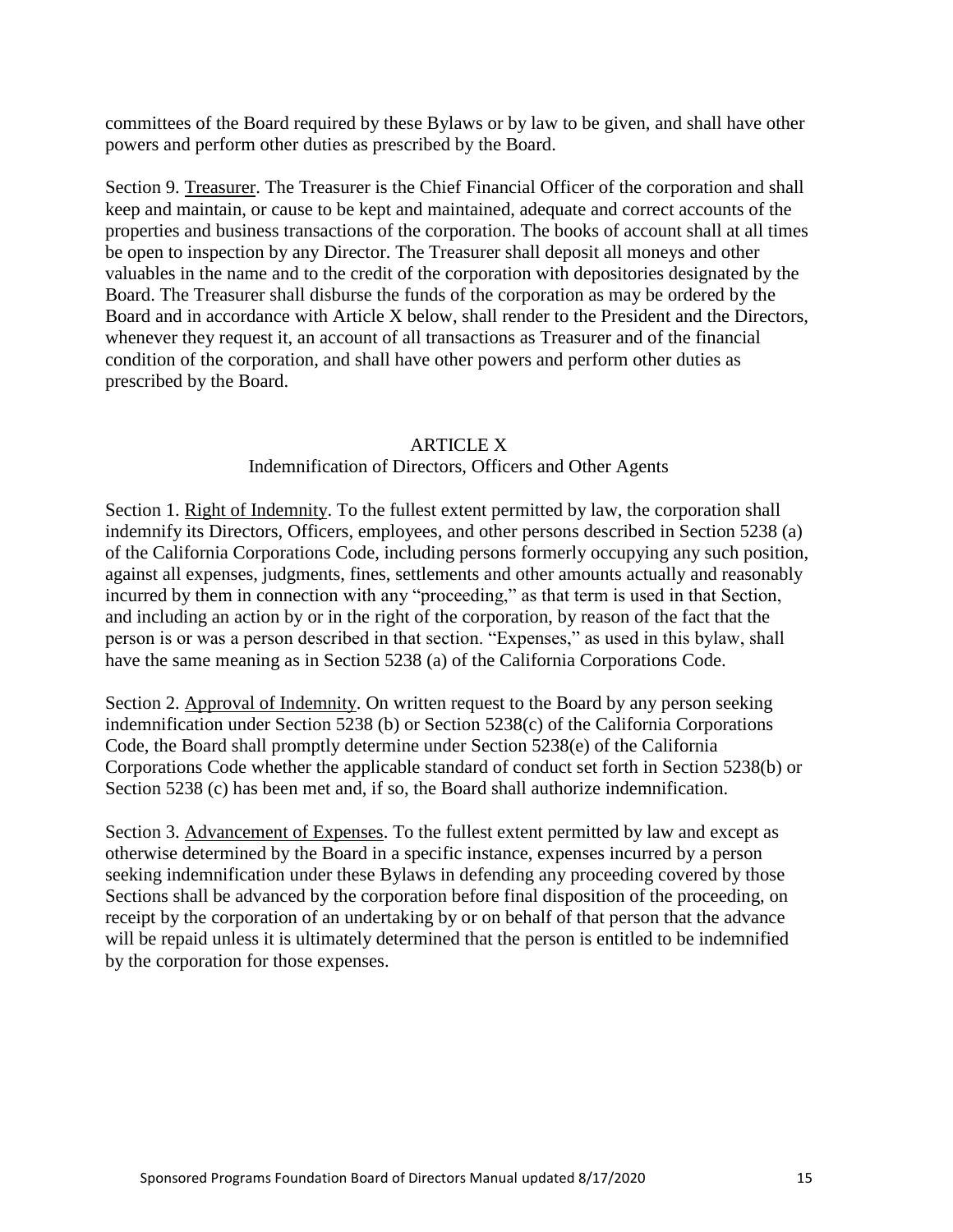Section 4. Insurance. The corporation shall have the right to purchase and maintain insurance to the full extent permitted by law on behalf of its Officers, Directors, employees and other agents, against any liability asserted against or incurred by any Officer, Director, employee, or agent in such capacity or arising out of the Officer's, Director's, employee's or agent's status as such.

#### **ARTICLE XI**

#### Annual Budget

<span id="page-15-0"></span>Once the Board has determined its estimated annual income, the Board, with the approval of the University President, shall cause to be prepared for Board approval an operating budget (the "Operating Budget") for such fiscal year, which shall include reserves.

#### ARTICLE XII

#### Other Provisions

<span id="page-15-1"></span>Section 1. Contracts. The Board of Directors may authorize any officer or agent of the corporation, in addition to the Officers so authorized by these Bylaws, to enter into any contract or execute and deliver any instrument in the name of and on behalf of the corporation, and such authority may be general or confined to specific instances.

Section 2. Loans. The corporation shall not make any loan of money or property to or guarantee the obligation of any Director or Officer unless approved by the Attorney General; provided, however, that the corporation may advance money to a Director or Officer of the corporation for expenses reasonably anticipated to be incurred in the performance of the duties of such Officer or Director, provided that in the absence of such advance, such Director or Officer would be entitled to be reimbursed for such expenses by the corporation.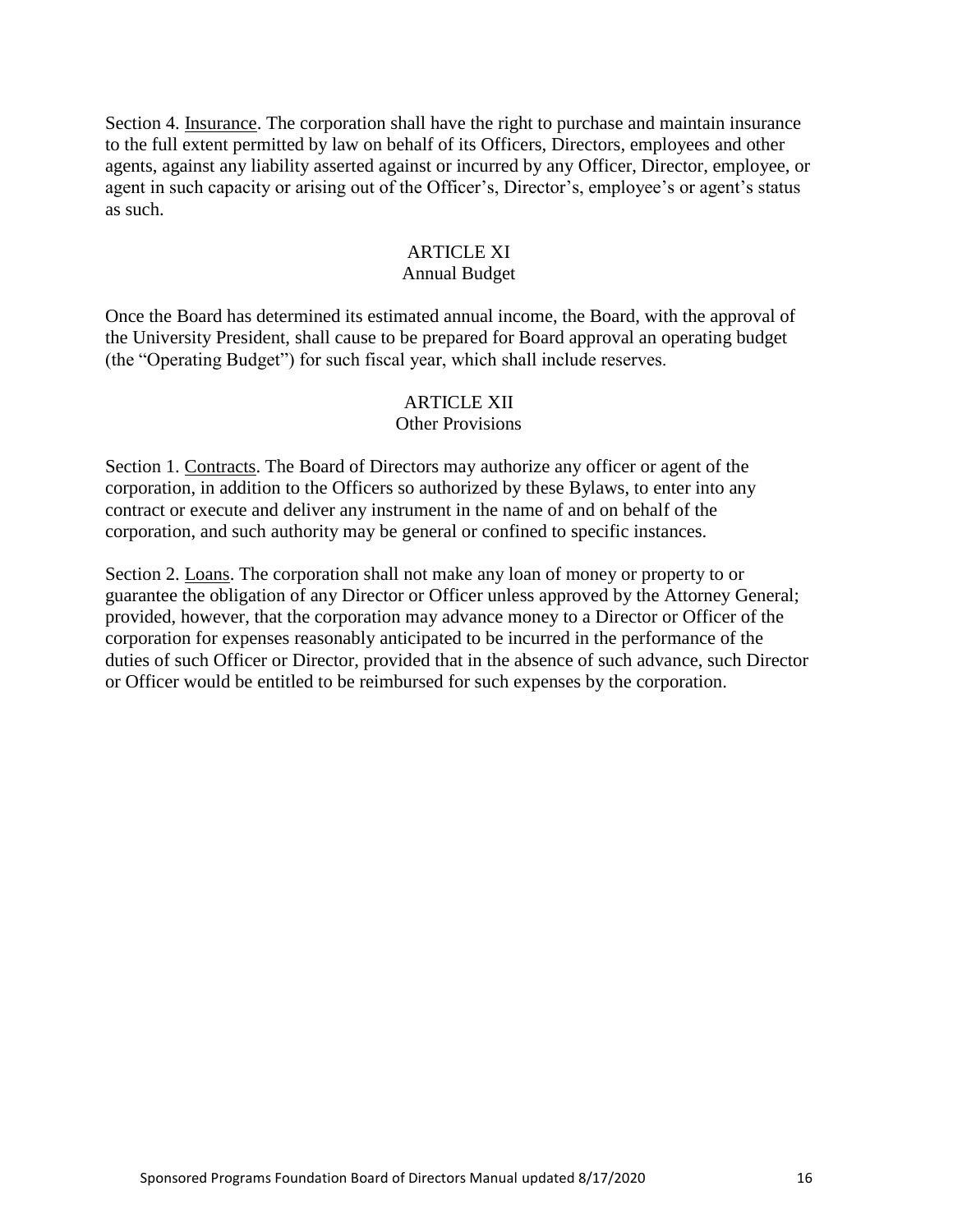### ARTICLE XIII Amendment to Bylaws

<span id="page-16-0"></span>These Bylaws may be amended at any regular meeting of the Board of Directors, or at any special meeting called solely for that purpose, by a majority vote of the total voting membership of the Board of Directors, subject to the approval of the President of Humboldt State University.

#### SECRETARY'S CERTIFICATE

THIS IS TO CERTIFY that the foregoing Bylaws of the HUMBOLDT STATE UNIVERSITY SPONSORED PROGRAMS FOUNDATION, a California nonprofit public benefit corporation, have been duly amended by the Board of Directors at a meeting held on February 12, 2004.

Monnat Doensen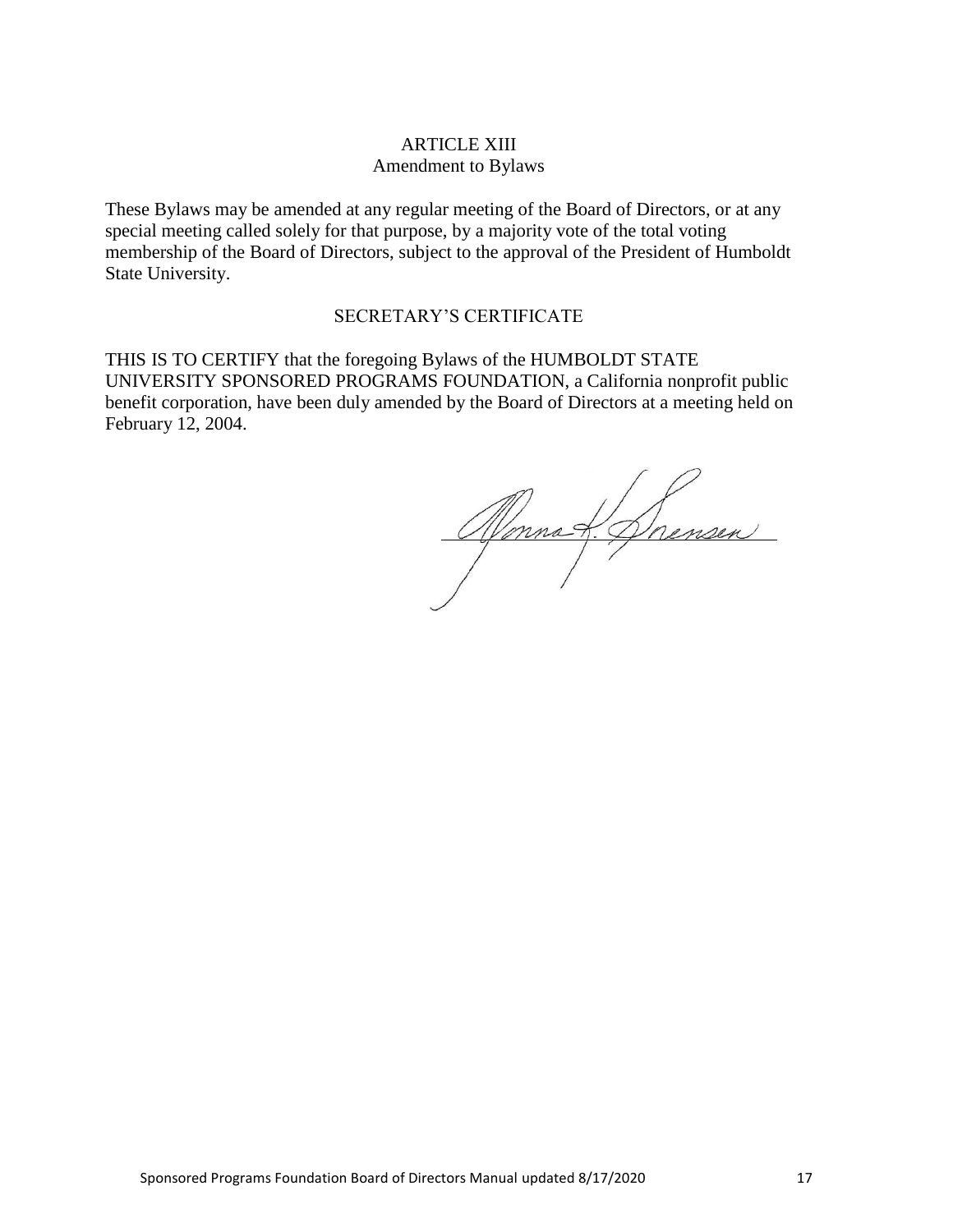#### **Board of Directors**

## HSU SPF 2004-BOD 001 **Revision #2 – March 8, 2016**

## RESOLUTION ON THE MEMBERSHIP OF THE EXECUTIVE COMMITTEE

<span id="page-17-0"></span>WHEREAS, The Bylaws of the Humboldt State University Sponsored Programs Foundation (HSU SPF) establish the Executive Committee and its responsibilities, and authorize the Board of Directors to design its membership through a resolution; therefore, be it

RESOLVED: That the Board of Directors of HSU SPF appoint the Executive Committee composed of the President, Vice President, Secretary, Treasurer, Chair of the Finance Committee, and Chair of the Personnel Committee, and any other Director that the Board of Directors may establish from time to time by resolution only if the authorizing resolution specifically states that the Director shall be a member of the Executive Committee; and be it further

RESOLVED: That the Board of Directors of HSU SPF formed on 10 March 2005 an Audit Committee whose membership shall be comprised of the members of the Executive Committee excluding the HSU SPF President and Treasurer, and including the Vice President of Administrative Affairs or their designee as a non-voting member HSU. The Audit Committee will be responsible for: retaining Independent Auditors, setting the Independent Auditors compensation, confer with the Independent Auditor in order to assure that the financial affairs of the organization are in order, and review and approve the audited financial report.

RESOLVED: That the President report all activity of the Executive Committee of HSU SPF to the Board of Directors at the earliest possible time, no later than the next regular or special meeting of the Board of Directors after the activity.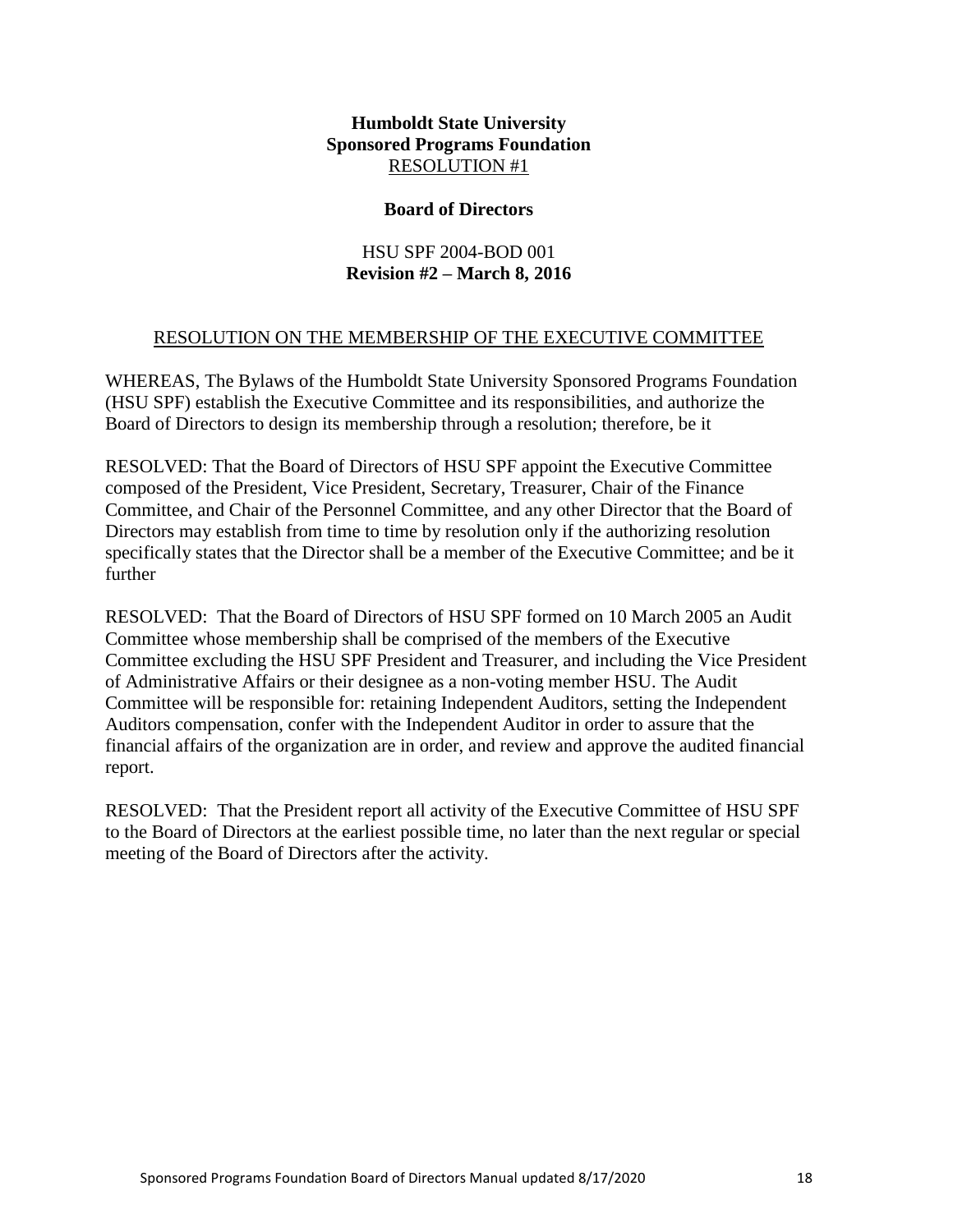#### **Board of Directors**

## HSU SPF 2004-BOD 002 **Revision # 1 – March 10, 2005**

## RESOLUTION TO ESTABLISH THE PERSONNEL COMMITTEE

WHEREAS, The Bylaws of the Humboldt State University Sponsored Programs Foundation (HSU SPF) authorize the establishment of committees of the Board of Directors by resolution of the Board; therefore, be it

RESOLVED: That the Board of Directors of Humboldt State University Sponsored Programs Foundation hereby establish the Personnel Committee whose responsibilities shall include

- 1. Recommending to the Board of Directors the salaries and rates of pay for HSU SPF employees.
- 2. Recommending to the Board of Directors the benefits for HSU SPF employees.
- 3. Periodically reviewing and evaluating the performance of any Presidential designee serving as President of the Board of Directors and/or chief operating officer of the HSU SPF and recommending to the Board of Directors appropriate action.
- 4. Periodically reviewing and evaluating the performance of the University President and recommending to the Board of Directors appropriate participation in the Trustees' periodic evaluation of campus presidents.
- 5. Developing personnel policies for approval by the Board of Directors.
- 6. Recommending to the Board of Directors any and all appropriate policies or actions relevant to fair employment practices.
- *7.* Advising and assisting the appropriate personnel officer of HSU SPF with personnel complaints, grievances and disciplinary procedures of non-state Foundation employees.
- 8. At least one member of the Personnel Committee shall participate in all searches for Executive/Managerial positions; and be it further

RESOLVED: That the Board of Directors of HSU SPF compose the Personnel Committee of three members including one faculty Director, one ex officio Director, and one other Director, who may succeed themselves for sequential annual appointments to the Personnel Committee; and be it further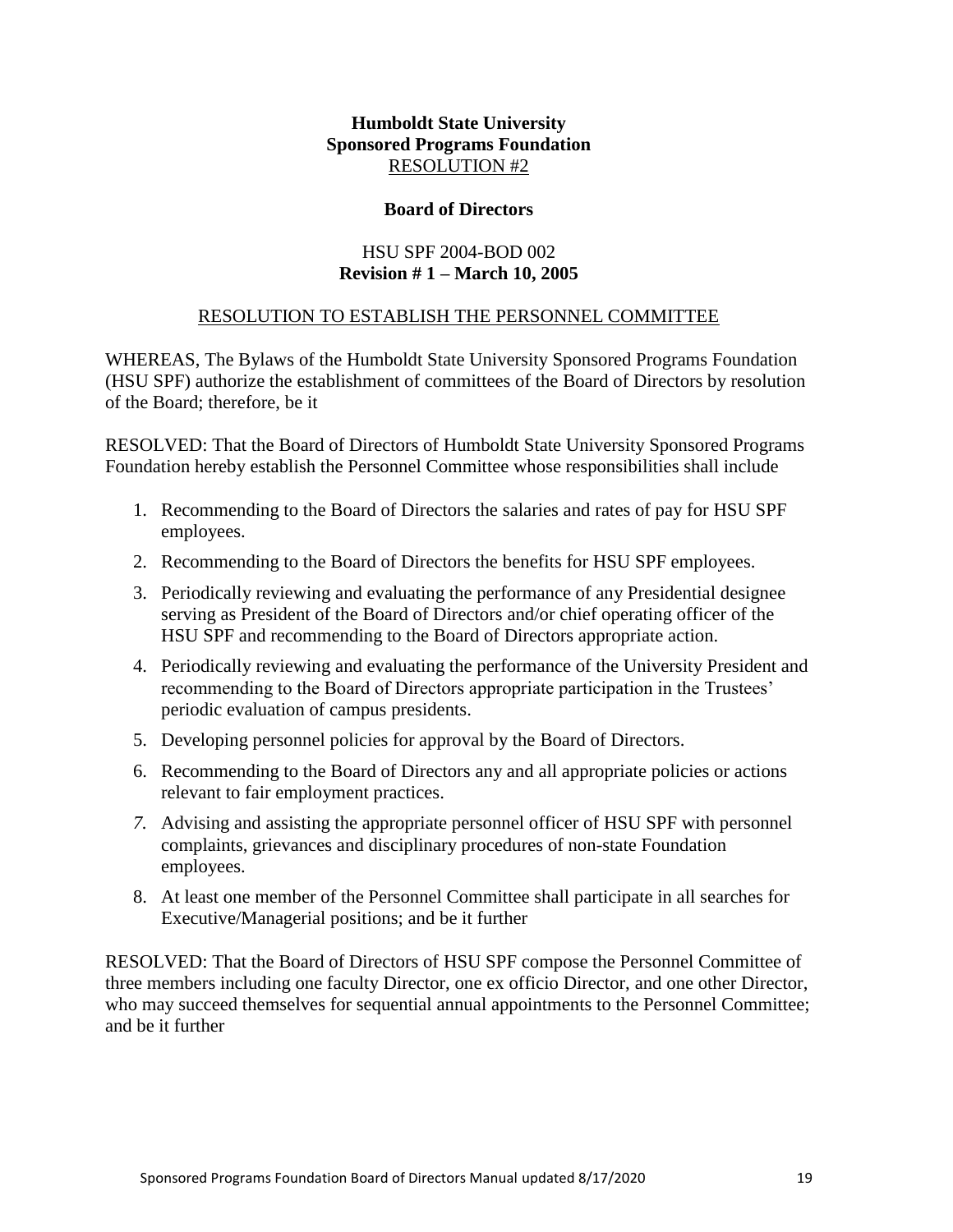RESOLVED: That the Board of Directors authorize the Executive Committee of the HSU SPF to nominate individuals for service on the Personnel Committee and submit the names to the Board of Directors for approval annually at the September meeting; and be it further

RESOLVED: That the Board of Directors of HSU SPF elect the chair of the Personnel Committee from among the three approved members; and be it further

RESOLVED: That the Board of Directors of HSU SPF include the chair of the Personnel Committee among the Officers of the Board of Directors and members of the Executive Committee governed by the Bylaws under Article IX.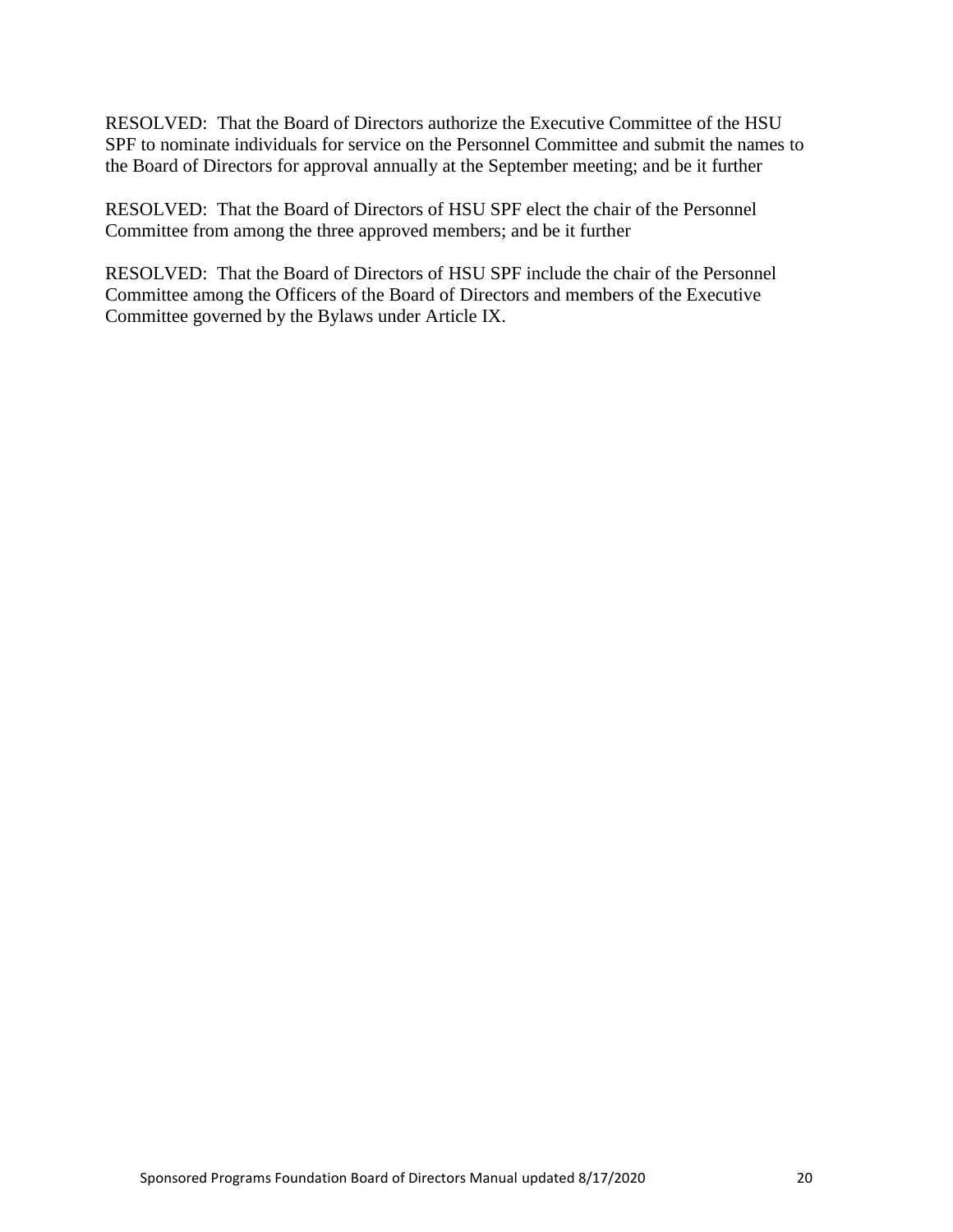## **Board of Directors**

## HSU SPF 2004-BOD 003 **Revision #2 - March 8, 2016**

## RESOLUTION TO ESTABLISH THE FINANCE COMMITTEE

<span id="page-20-0"></span>WHEREAS, The Bylaws of the Humboldt State University Sponsored Programs Foundation (HSU SPF) authorize the establishment of committees of the Board of Directors by resolution of the Board; therefore, be it

RESOLVED: That the Board of Directors of Humboldt State University Sponsored Programs Foundation hereby establish the Finance Committee whose responsibilities shall include

- 1. Reviewing the recommendations of the Personnel Committee regarding salary and benefits and making recommendations to the Board of Directors regarding their fiscal impact.
- 2. Developing fiscal policies for approval by the Board of Directors.
- 3. Developing and recommending to the Board of Directors the budget of the HSU SPF annually.

and be it further

RESOLVED: That the Board of Directors of HSU SPF comprise the Finance Committee of six members including two faculty Directors, the President of the HSU SPF Board of Directors, one ex officio member, one community member preferably with expertise/experience in fiscal policies and practices and the Treasurer, of the HSU SPF Board of Directors who may succeed themselves for sequential annual appointments to the Finance Committee; and be it further

RESOLVED: That the Board of Directors authorize the Executive Committee of the HSU SPF to nominate individuals on the Finance Committee and submit the names to the Board of Directors for approval annually at the September meeting; and be it further

RESOLVED: That the Board of Directors of HSU SPF elect the chair of the Finance Committee from among the seven approved members, except that the Treasurer may not also chair the Finance Committee; and be it further

RESOLVED: That the Board of Directors of HSU SPF include the chair of the Finance Committee among the Officers of the Board of Directors and members of its Executive Committee governed by the Bylaws under Article IX.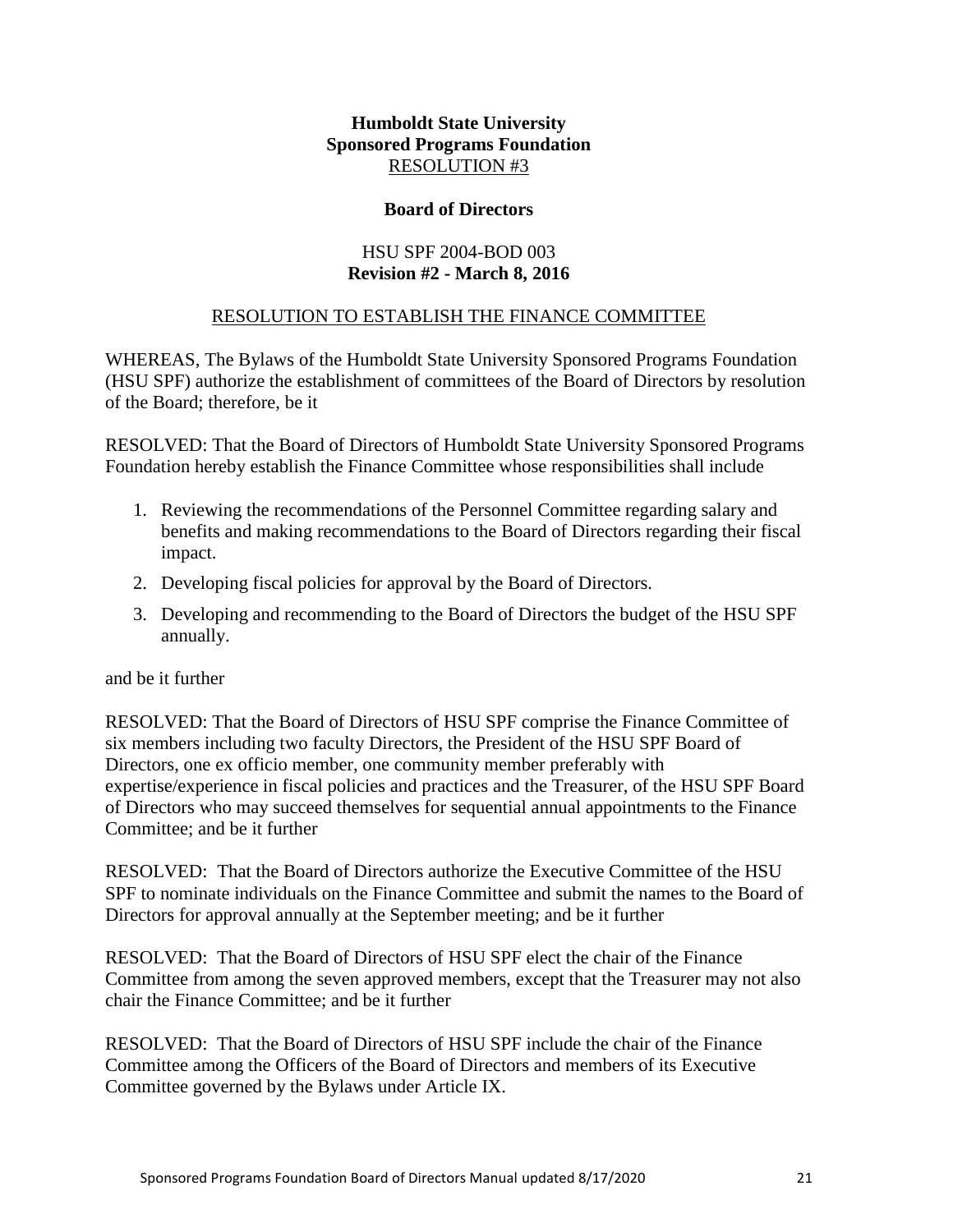#### **Board of Directors**

## HSU SPF 2004-BOD 004 **Revision #2 - September 28, 2006**

## RESOLUTION TO ESTABLISH THE INCENTIVES COMMITTEE

<span id="page-21-0"></span>WHEREAS, The Bylaws of the Humboldt State University Sponsored Programs Foundation (HSU SPF) authorize the establishment of committees of the Board of Directors by resolution of the Board; therefore, be it

RESOLVED: That the Board of Directors of Humboldt State University Sponsored Programs Foundation hereby establish the Incentives Committee whose responsibilities shall include:

- 1. Reviewing the incentives programs of the HSU SPF and making recommendations to the Board of Directors for improvements, new initiatives and*/*or discontinuation of existing programs.
- 2. Development of policies and procedures for administering the incentives programs of HSU SPF for approval by the Board of Directors.
- 3. Developing a budget recommendation for the incentive programs of HSU SPF annually for review by the Finance Committee and approval by the Board of Directors.
- 4. Reviewing applications for any competitive incentives program and recommending awards for approval by the Board of Directors.; and be it further

RESOLVED: That the Board of Directors of HSU SPF compose the Incentives Committee to seven(7) members as follows: four (4) Faculty Directors, , one (1) Administrator, one (1) Student Director and one (1) additional member of the Board, preferably a community member if possible, who may succeed themselves for sequential annual appointments to the Incentives Committee.

RESOLVED: That the Board of Directors authorize the Executive Committee of the HSU SPF to nominate individuals for service on the Incentives Committee and submit the names to the Board of Directors for approval annually at the September meeting; and be it further

RESOLVED: That the Board of Directors of HSU SPF elect the chair of the Incentives Committee from among the approved members.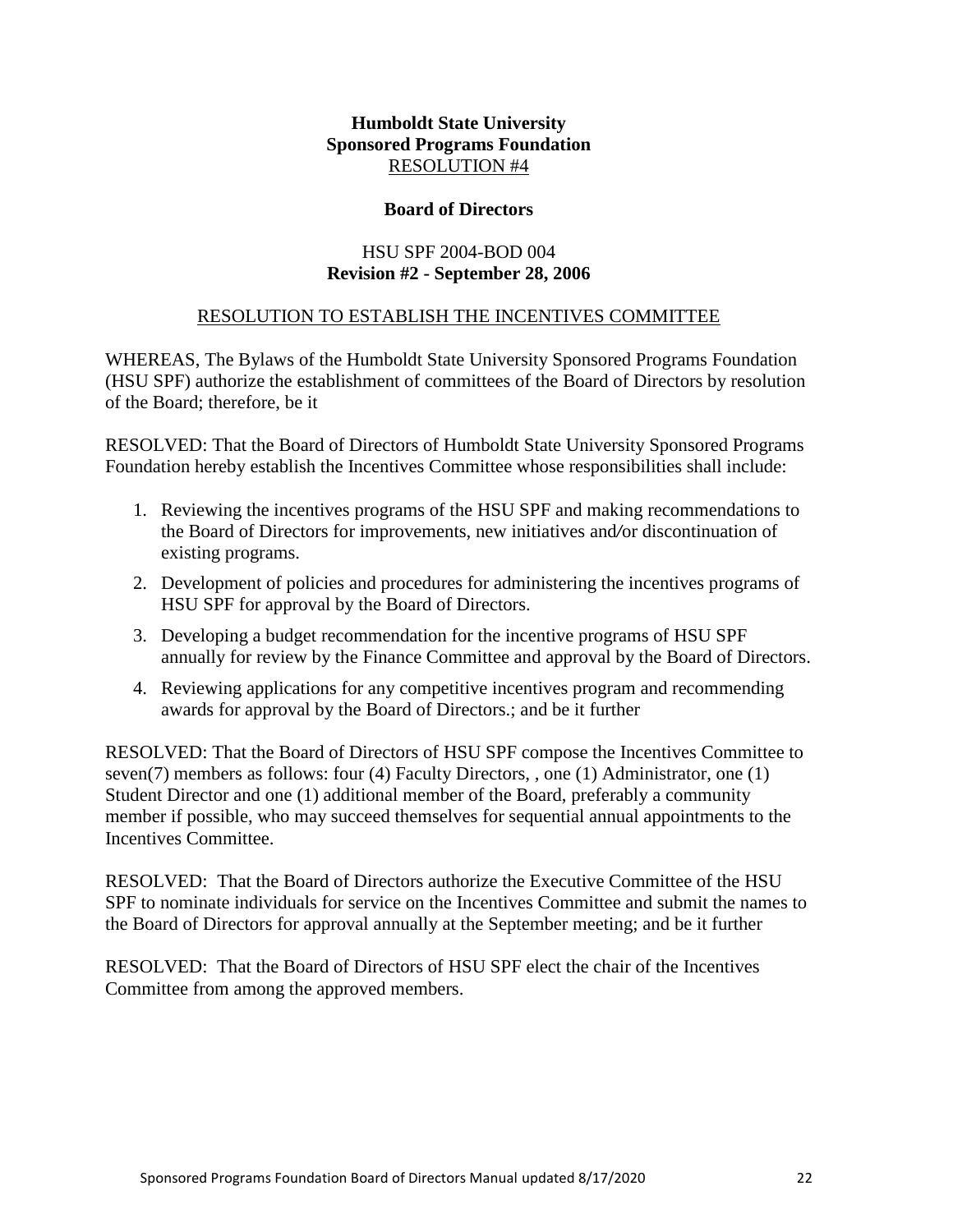#### **Board of Directors**

#### HSU SPF 2004-BOD 005

#### RESOLUTION TO ESTABLISH THE RULES OF PROCEDURE

<span id="page-22-0"></span>WHEREAS, The Bylaws of the Humboldt State University Sponsored Programs Foundation (HSU SPF) authorize the establishment of rules of procedure of the Board of Directors insofar as they are consistent with the Bylaws and the Articles of Incorporation; therefore, be it

RESOLVED: That the Board of Directors of Humboldt State University Sponsored Programs Foundation hereby establish Roberts Rules of Order as the rules of procedure for the conduct of regular and special meetings of the Board of Directors of HSU SPF; and be it further

RESOLVED: That the Board of Directors of HSU SPF authorize the Secretary of the Board of Directors of HSU SPF to act as parliamentarian.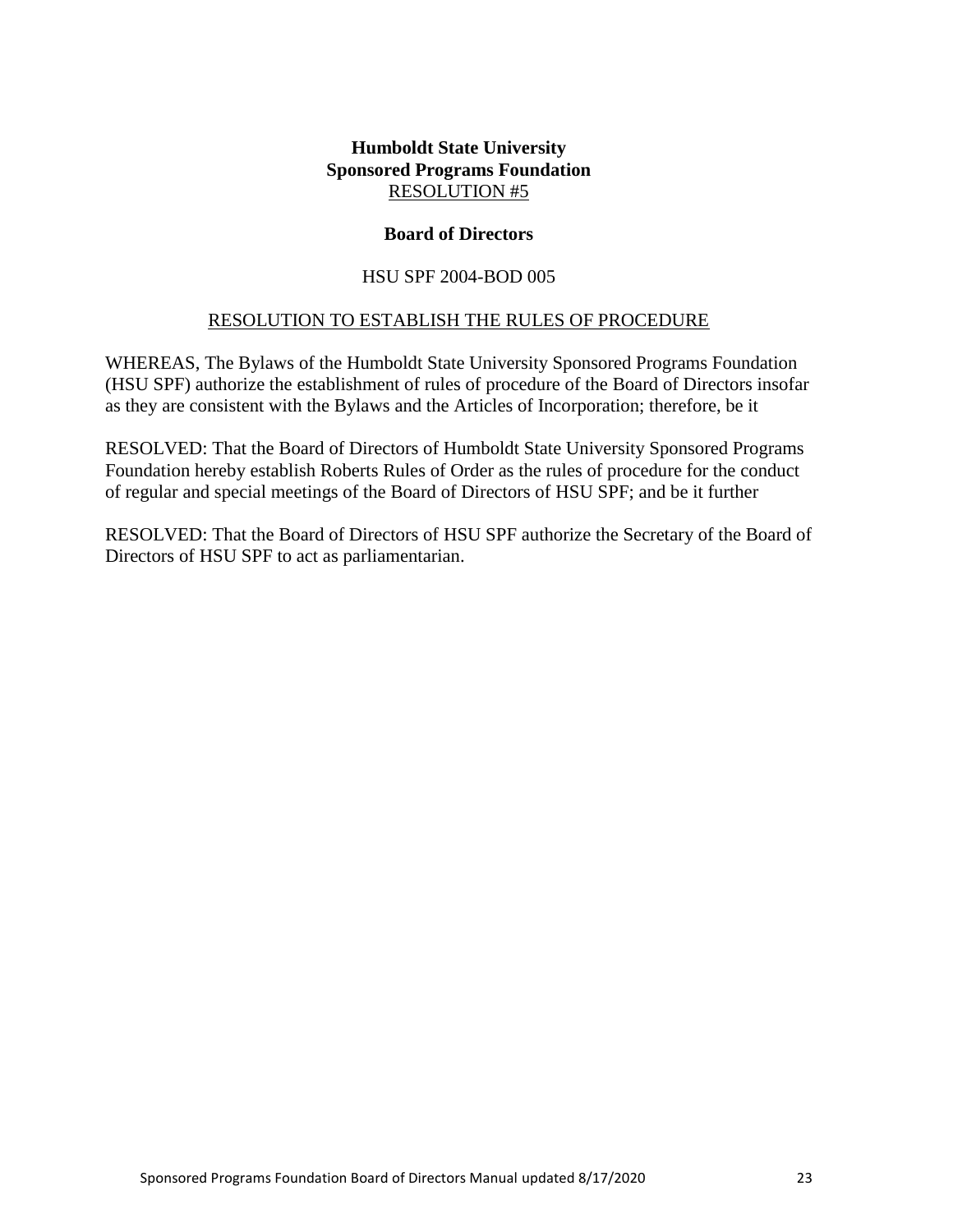#### **Board of Directors**

#### HSU SPF 2004-BOD 006

#### <span id="page-23-0"></span>RESOLUTION TO ESTABLISH PROCEDURE FOR THE ELECTION OF OFFICERS

WHEREAS, The Bylaws of the Humboldt State University Sponsored Programs Foundation (HSU SPF) authorize the establishment of rules of procedure of the Board of Directors insofar as they are consistent with the Bylaws and the Articles of Incorporation; therefore, be it

RESOLVED: That the Board of Directors of Humboldt State University Sponsored Programs Foundation hereby establish the following rules for the nomination and election of Officers:

- 1. The Executive Committee will serve as a nominating committee to select candidates from among the Directors for Officers for consideration by the Board of Directors at the Annual Meeting or whenever vacancies occur.
- 2. The nominating committee will nominate individuals from among the Directors to serve in the Officers of Vice President, Secretary and Treasurer to one-year terms. Directors may succeed themselves in the same Officer position of Vice President, Secretary, or Treasurer up to two times for a total term of three years.
- 3. The Chair of the Personnel Committee and the Chair of the Finance Committee will be nominated and elected annually in the manner prescribed in resolutions HSU SPF 2004-BOD 002 and HSU SPF 2004-BOD 003 respectively. Individuals may succeed themselves only twice in these positions for a total term of three years.
- 4. The announcement for the election and the names of Directors nominated for Officers will be stated in the agenda for a regular meeting of the Board of Directors. Nominations will be called for and accepted from the floor at the regular Board of Directors meeting at which the election is scheduled to occur. The call for nominations will be stated in the agenda for the meeting.
- 5. Election will be by a majority of the quorum of Directors at a regular meeting of the Board of Directors.
- 6. The nominating committee shall nominate Directors to assure equitable representation of faculty Directors, ex officio Directors, and other Directors on the Executive Committee. Equitable means that there must at all times be at least two faculty Directors, two ex officio Directors and at least one student or other Director on the Executive Committee. Nominations from the floor must also conform to these rules. Election of Officers shall be conducted ad seriatim (one office at a time) to assure that the necessary nominations can be acquired to provide for the equitable distribution of Directors on the Executive Committee.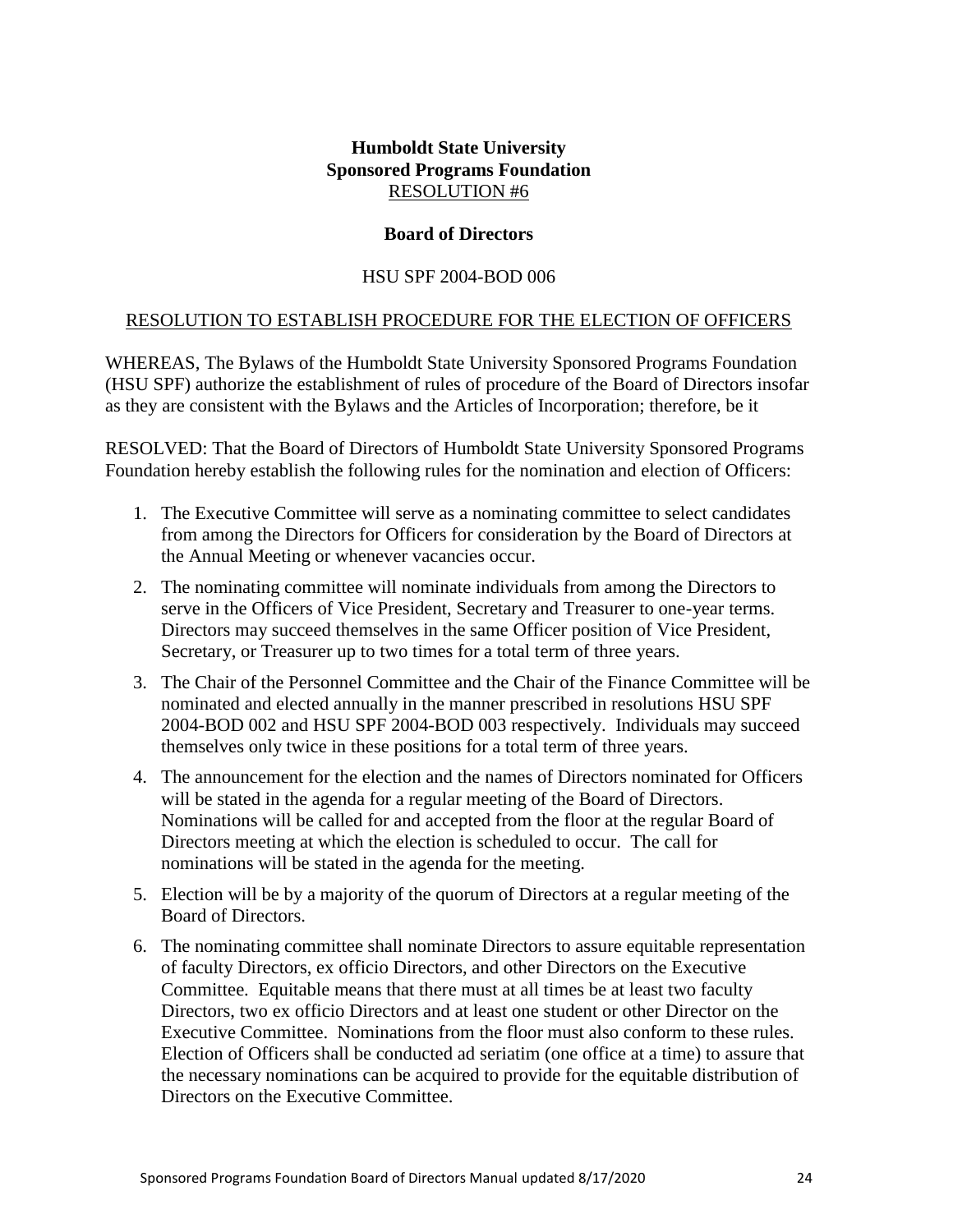#### **Board of Directors**

#### HSU SPF 2004-BOD 008

#### RESOLUTION TO ESTABLISH THE GOVERNANCE COMMITTEE

<span id="page-24-0"></span>WHEREAS, The Bylaws of the Humboldt State University Sponsored Programs Foundation (HSU SPF) authorize the establishment of committees of the Board of Directors by resolution of the Board; therefore, be it

RESOLVED: That the Board of Directors of HSU SPF hereby establish the Governance Committee whose purpose shall be to assure that the Board of Directors fulfills its governance responsibilities in the most effective and efficient manner and to advise the Board of Directors on all governance issues; and be it further

RESOLVED: That the Board of Directors of HSU SPF establish the following responsibilities for the Governance Committee:

- 1. Develop or review and recommend policies on:
	- a. Corporate governance designed to reflect the best practices among corporations
	- b. Board travel and expenses and other issues related to the service of Directors on the Board
	- c. Conflict of Interest
- 2. Advise the Board of Directors on governance issues including:
	- a. Potential amendments to the Corporation's Articles of Incorporation and Bylaws
	- b. Operational strategies and structures designed to strengthen the Board in meeting its governance obligations
	- c. Strategies to increase the effectiveness of individual Directors and the degree to which they work effectively as a group.
- 3. Conduct periodic assessment of
	- a. Overall Board performance
	- b. Individual Director effectiveness
	- c. Board leadership

and be it further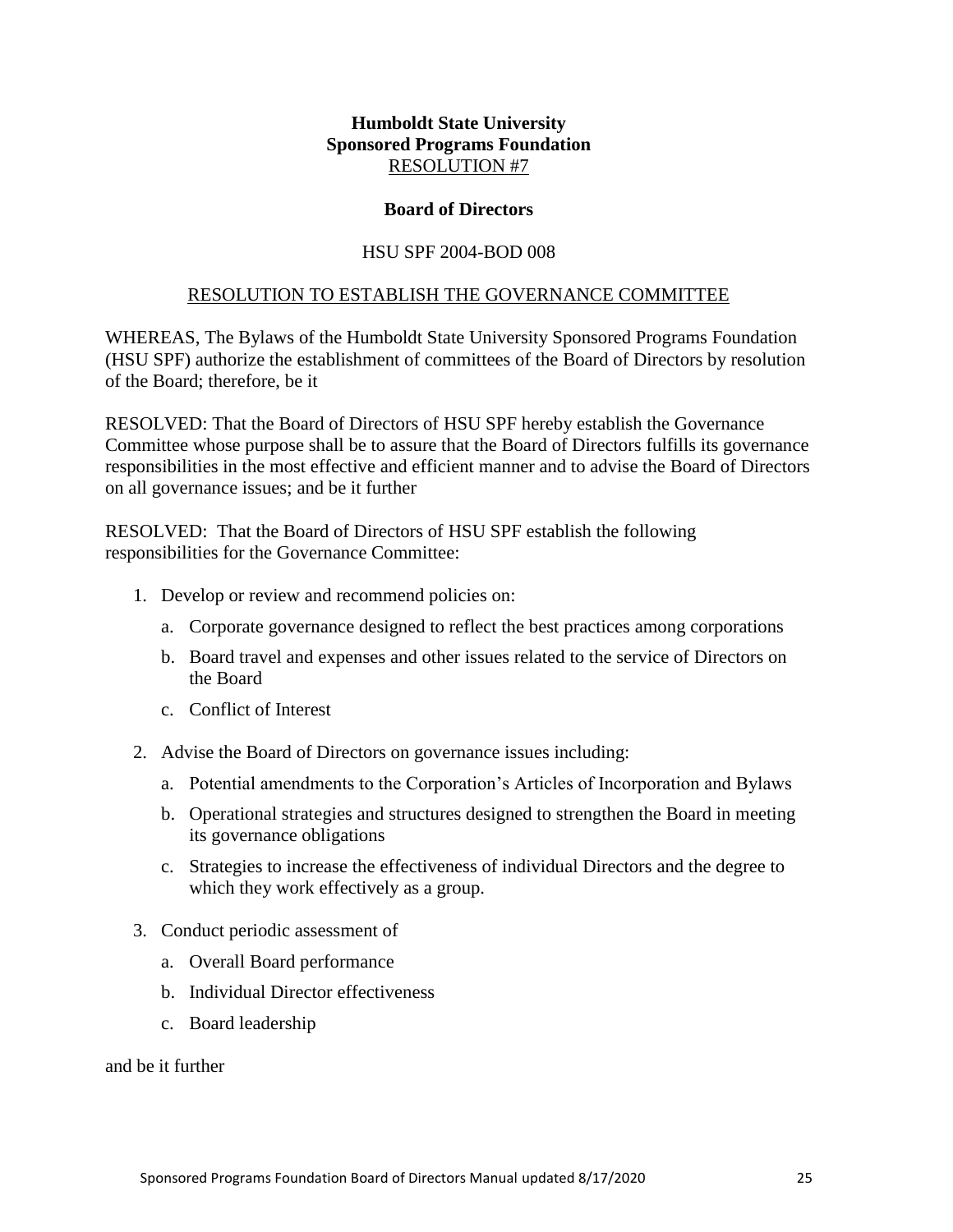RESOLVED: That the Board of Directors of HSU SPF appoint the Governance Committee composed of eight members including three faculty Directors, one student Director, one community Director, the Vice President for Academic Affairs, the President, and the Secretary, who may succeed themselves for sequential annual appointments to the Governance Committee; and be it further

RESOLVED: That the Board of Directors authorize the Executive Committee of the HSU SPF to nominate individuals for service on the Governance Committee and submit the names to the Board of Directors for approval annually; and be it further

RESOLVED: That the Board of Directors of HSU SPF elect the chair of the Governance Committee from among the eight approved members; and be it further

RESOLVED: That the Board of Directors of HSU SPF include the chair of the Governance Committee among the Officers of the Board of Directors and members of its Executive Committee governed by the Bylaws.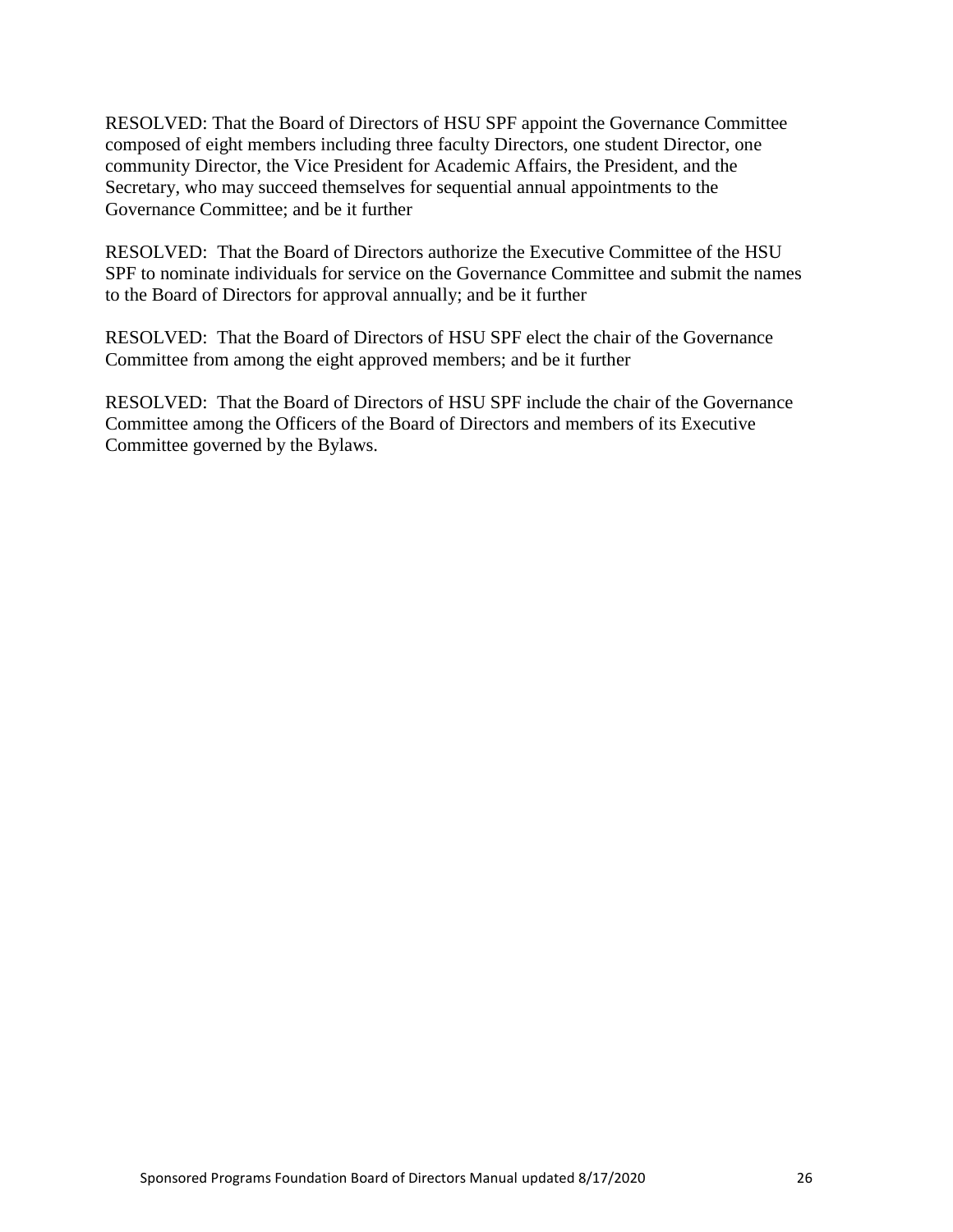#### **Board of Directors**

## HSU SPF 2004-BOD 009

## RESOLUTION ON REPORTING

<span id="page-26-0"></span>WHEREAS, It is the intent of the Humboldt State University Sponsored Programs Foundation (HSU SPF) to establish open and participatory communications with its constituent communities; therefore, be it

RESOLVED: That the Board of Directors of HSU SPF shall provide an Annual Report on the fiscal, managerial, and Board of Directors activities of HSU SPF; and be it further

RESOLVED: That the Annual Report shall be presented at a minimum in the following forms and venues:

- 4. A written report presented orally at the Annual Meeting of the Board of Directors, which meeting shall be open to the public and held in such a place that the public can be accommodated and encouraged to attend.
- 5. A written report submitted to the Academic Senate to be accompanied by the offer of an oral presentation.
- 6. A published article in the publications of Humboldt State University

#### and be it further

RESOLVED: That the Board of Directors of HSU SPF shall include at a minimum these items in the annual report:

- 1. The Annual Financial Report of the HSU SPF accompanied by the Annual Auditors Report
- 2. The Annual Management Report including management changes, results of incentive programs, and staffing changes
- 3. The Annual Board of Directors Report including new or changed policies, Bylaws or Articles of Incorporation, and new or altered strategies for Board effectiveness

and be it further

RESOLVED: That the Board of Directors authorize the President of the HSU SPF to prepare the Annual Report for approval by the Board of Directors.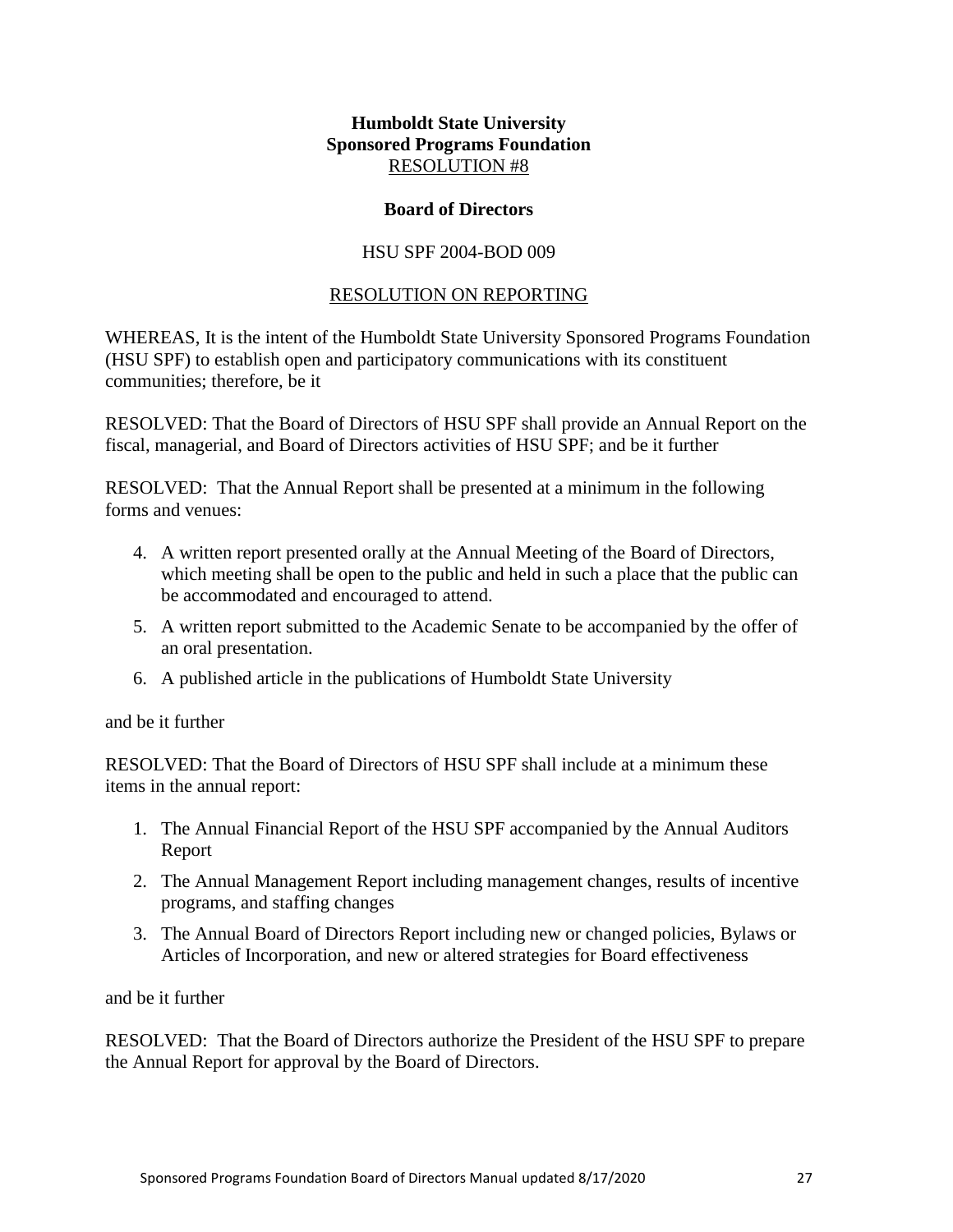#### **Board of Directors**

## HSU SPF 2008-BOD 010

## <span id="page-27-1"></span><span id="page-27-0"></span>RESOLUTION TO ESTABLISH GOALS THAT PROMOTE AND STIMULATE RESEARCH AND CREATIVE ACTIVITIES

WHEREAS, The Bylaws of Humboldt State University Sponsored Programs Foundation state that the specific and primary purpose for which the corporation is formed is to advance the welfare of HSU through the development, encouragement, and management of sponsored programs and other special campus programs and their related trusts beneficial to the University and the students and employees thereof, that assist the University in fulfilling its objectives; and

WHEREAS, it is the intent of Humboldt State University Sponsored Programs Foundation Executive Committee to draft a document of goals that promote and stimulate research and creative activities in conjunction with the Humboldt State University Strategic Plan; therefore, be it

RESOLVED: That the Executive Committee recommends that the following goals be adopted in order to support faculty and student scholarship, creative activities, campus programs, and to foster student educational opportunities at Humboldt State University, Humboldt State University Sponsored Programs Foundation will:

- Encourage the pursuit of external program funding by University faculty and staff.
- Provide efficient and responsible financial management of grants and contracts funds.
- Increase Facilities and Administrative (Indirect) cost income from grants and contracts.
- Re-invest the net earned indirect cost income to maximize faculty and student participation in scholarship, creative activities, and campus programs and to provide rewarding educational opportunities for students.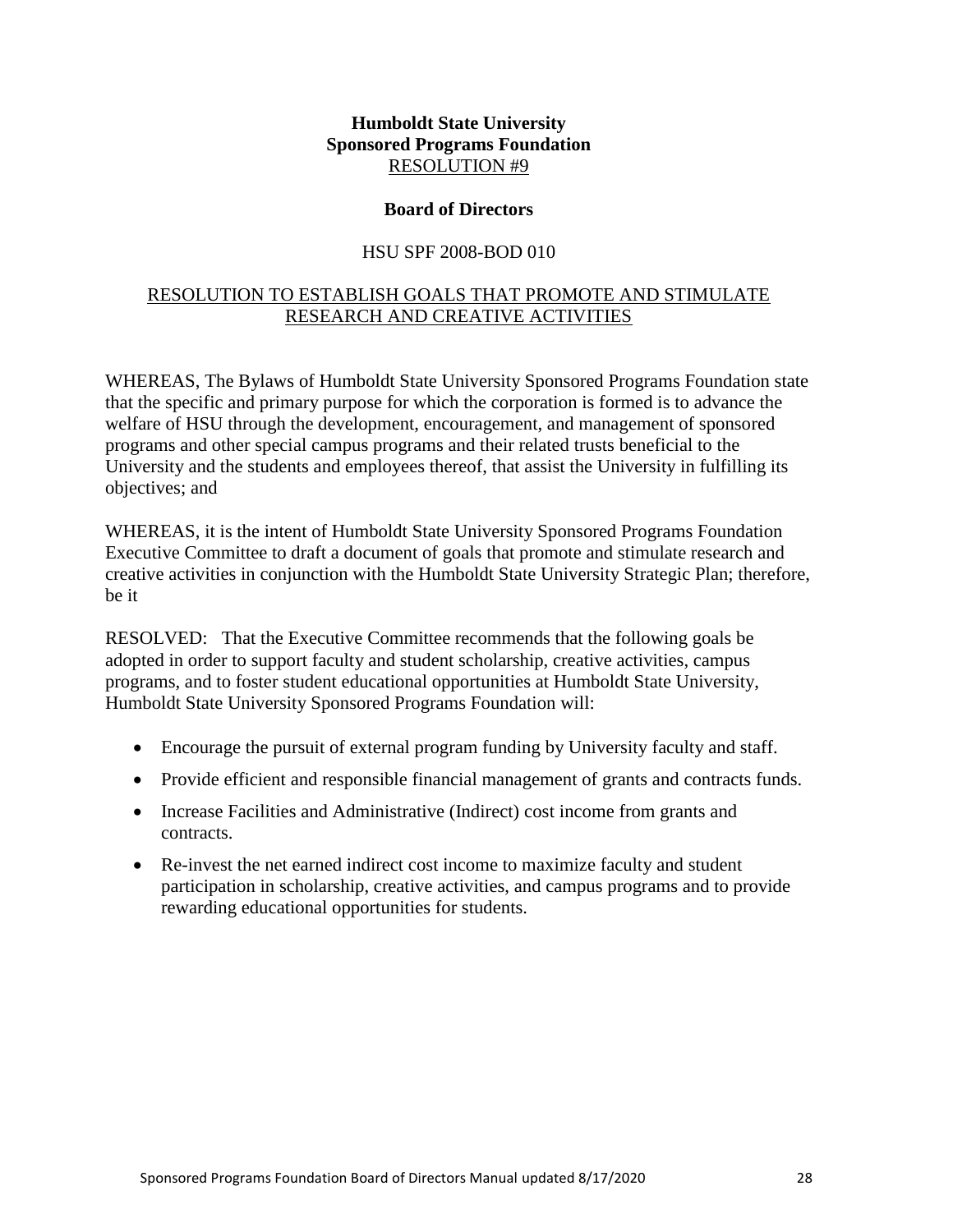#### **Board of Directors**

## HSU SPF 2011-BOD 011 **Revision # 1 – September 30, 2013 Revision # 2 – May 12, 2020**

## RESOLUTION TO ESTABLISH RESERVE POLICY

<span id="page-28-0"></span>It is a goal of HSU Sponsored Programs Foundation to maintain adequate reserves and working capital and promote the Foundation's role in assisting the University in meeting both its current and long-range goals. California State University Board of Trustee guidelines state that auxiliary organizations shall evaluate the need for reserves in the following areas:

- A. Current Operation/Working Capital
- B. Capital replacement
- C. Contingent Liability Reserve
- D. Planned future operations (including future new business requirements which have been recognized by the campus and the auxiliary organization as appropriate and within the educational mission of the campus).

Having established a reserve policy, the Foundation's Board of Directors have the responsibility for reviewing the reserves and their funding levels on an annual basis and to set aside a portion of net assets to fund reserves. Net assets are defined as fund assets minus fund liabilities. It represents the total amount of net income (excess revenues over expenses) that has been accumulating from year to year since the fund began operating.

The HSU Sponsored Programs Foundation receives, as its main source of revenue, indirect cost recovery from administering sponsored programs (grants and contracts). Other sources of revenue include; indirect cost recovery from administering campus programs and investment revenue. These funds are used to support expenses incurred by the General Operations fund. The funding of the Foundation's General Operations fund is the first priority for the use of indirect cost recovery. The funding of indirect cost allocations will be the second priority. The sources and uses of these funds are reflected on the financial statements as Unrestricted – General Fund. Reserve categories will be established and recognized on the financial statements as Unrestricted Net Assets – General Fund.

This Reserve Policy will be reviewed at least annually to ensure its consistency with the Foundation's objectives of growth, income and safety, and any changes in applicable laws and external financial trends. Any proposed amendments or variation to this policy will require a majority approval by the HSU Sponsored Programs Foundation Board of Directors. Reserve categories will be established to provide for sufficient levels of working capital (current assets minus current liabilities) and to maintain current operating expenditures for at least sixty days (based on a three-year trailing average) for all areas of operations. The goal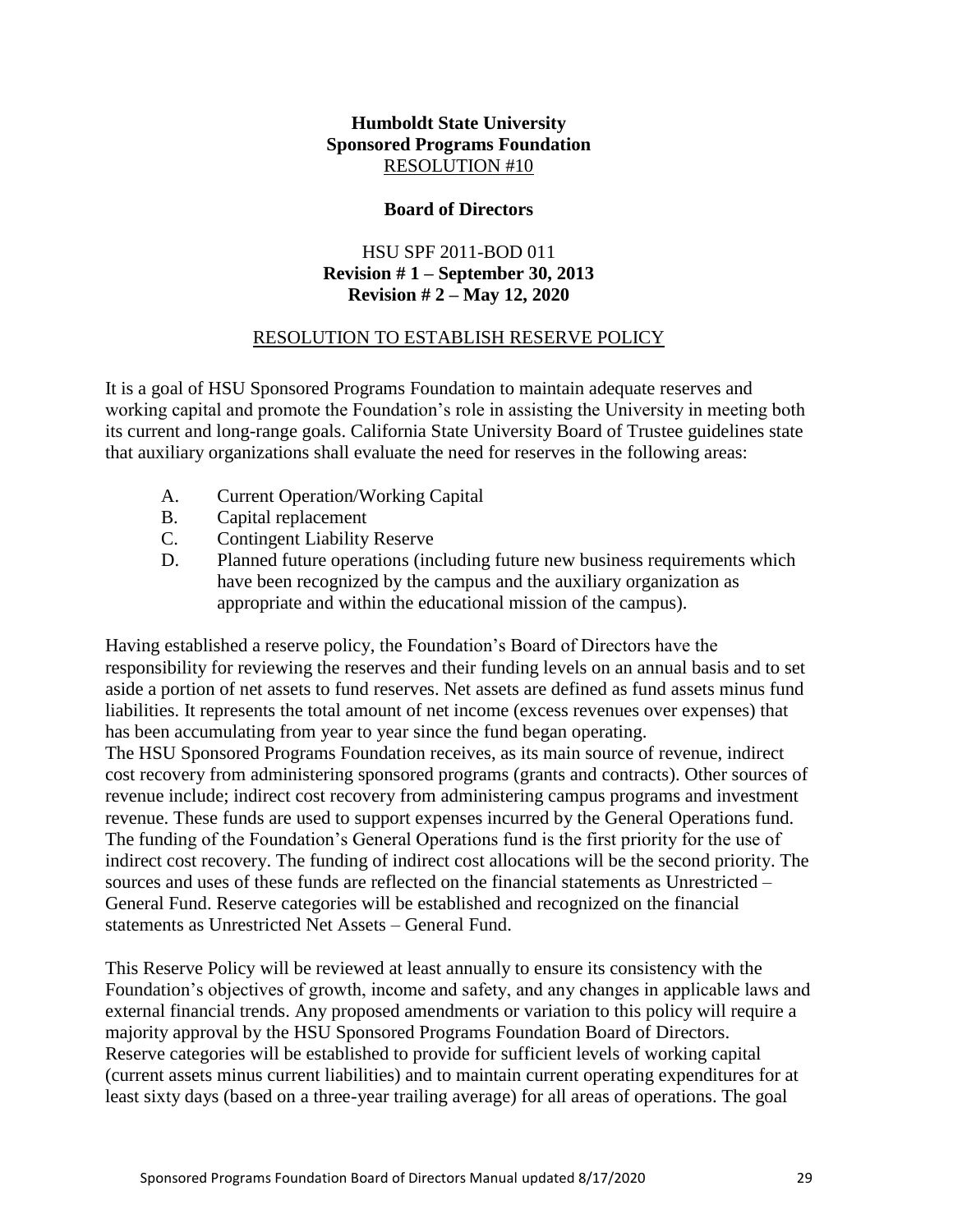for reserve categories A, B and C shall be a cumulative amount of five million dollars (\$5,000,000). This is an increase of \$1,000,000 to the prior reserve goal and the revised \$5,000,000 reserve level will be built up with a gradual 'set-aside' of 20% of the annual year end net income. During this time while the reserve is being built up for categories A, B and C, allocations may continue for category D.

Reserve levels will be subject to annual review by the Foundation's Board of Directors. The reserve categories will be adjusted annually to meet the required amount. Allocations will be made until the level of funding is attained according to the stated reserve levels. Authority for expenditures from reserve categories will be with the Foundation's Board of Directors upon the recommendation of the Finance Committee. Any change in the stated goals of the reserve categories will require the same procedures. In any year in which there might be an operating loss, the loss shall be distributed, pro rata, to all reserve accounts after taking into consideration the components of that loss that need to be allocated to specific reserve categories.

# **A. CURRENT OPERATION/WORKING CAPITAL RESERVE**

This category will be used to:

- 1. Cover all normal expenditures incurred by all areas of operation (all funds that are administered by the Foundation).
- 2. Maintain sufficient working capital (current assets minus current liabilities) for all funds administered by the Foundation.
- 3. Cover any agency or audit disallowances resulting from revenue received or expenditure incurred for all areas of operations of the Foundation (all funds that are administered by the Foundation).
- 4. Cover any specific expenditures resulting in unexpected cash outlays incurred by all areas of operations (all funds that are administered by the Foundation), subject to the approval of the Board of Directors.

# **B. CAPITAL REPLACEMENT RESERVE**

This category will be used to provide for the replacement of fixed assets as needed. As deemed necessary and in accordance with the annual budgeting process, Management will prepare a plan for replacing capital items, accompanied by a capital expenditure budget, that enumerates the funding needed to meet the plan. All plans will be subject to approval by the Board of Directors. Funding will be adjusted as needed on an annual basis.

# **C. CONTINGENT LIABILITY RESERVE**

This category will be used to provide any financial requirements, beyond and outside of insurance coverage that may arise from legal claims.

# **D. PLANNED FUTURE OPERATIONS**

This category will be used to provide for business requirements for planned future operations. As necessary, management will prepare a plan that enumerates the funding needed to meet the plan. All plans will be subject to approval by the Board of Directors. Funding will be adjusted if needed on an annual basis.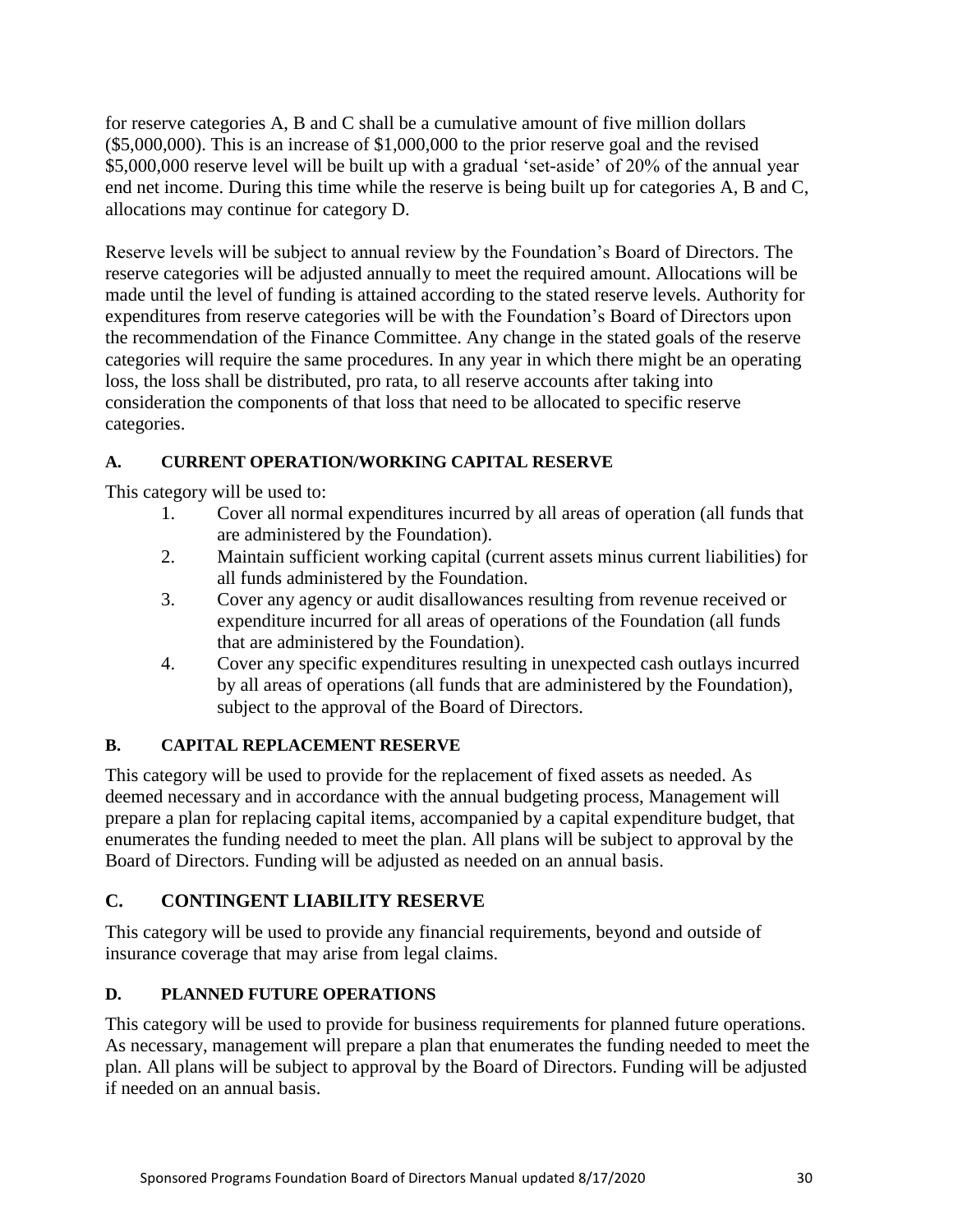## **Board of Directors**

## HSU SPF 2011-BOD 012 **Revision # 1 – August 17, 2020**

## RESOLUTION TO ESTABLISH INDIRECT RATE POLICY

<span id="page-30-0"></span>The Sponsored Programs Foundation can exist only if it can receive enough Indirect Cost revenue to support its operations and maintain a reserve balance to pay for research expenses in advance of funder reimbursement. Indirect costs are those costs that are incurred for common or joint objectives and therefore cannot be identified readily and specifically with a particular sponsored project. The federal government uses "Facilities and Administration (F&A)", while other funding entities use "overhead" or "administration" or "indirect cost rate" as a synonym for indirect cost.

Humboldt State University Sponsored Programs Foundation (HSU SPF) receives an approved indirect rate from the cognizant Federal Agency that is based on an audit of actual expenditures and is recognized by all federal agencies. The current approved rate is:

- 47.5% for all on campus programs
- 26% for all off campus programs

Different funding agencies may have indirect cost rates other than the federally negotiated rates. It is the policy of the HSU SPF that the maximum indirect rate (as defined in writing by the funding agency) should be used on all proposals submitted to the Sponsored Programs Foundation.

In some cases the funding agency has a published policy that limits the indirect cost to a percentage below the HSU SPF Federal maximum. If so, please indicate this published policy on the internal proposal routing form and provide written documentation (usually a copy of the funding source's written policies), and use the maximum published rate allowed rate by this funder.

If the Principal Investigator is intending to use less than the funder published maximum allowed rate, then they must contact the HSU SPF office to explain why and get advance approval prior to developing the budget.

If the Principal Investigator is intending to use a published rate of less than 15%, then HSU SPF may require that a portion of the indirect be made up by the sponsoring HSU entity (i.e. such as the Department/Unit, College, Division, etc.). Any such agreement will be made between the Director of Sponsored Programs and the head of the sponsoring entity. The HSU SPF office reserves the right to refuse to submit any proposal that falls below the approved indirect rates.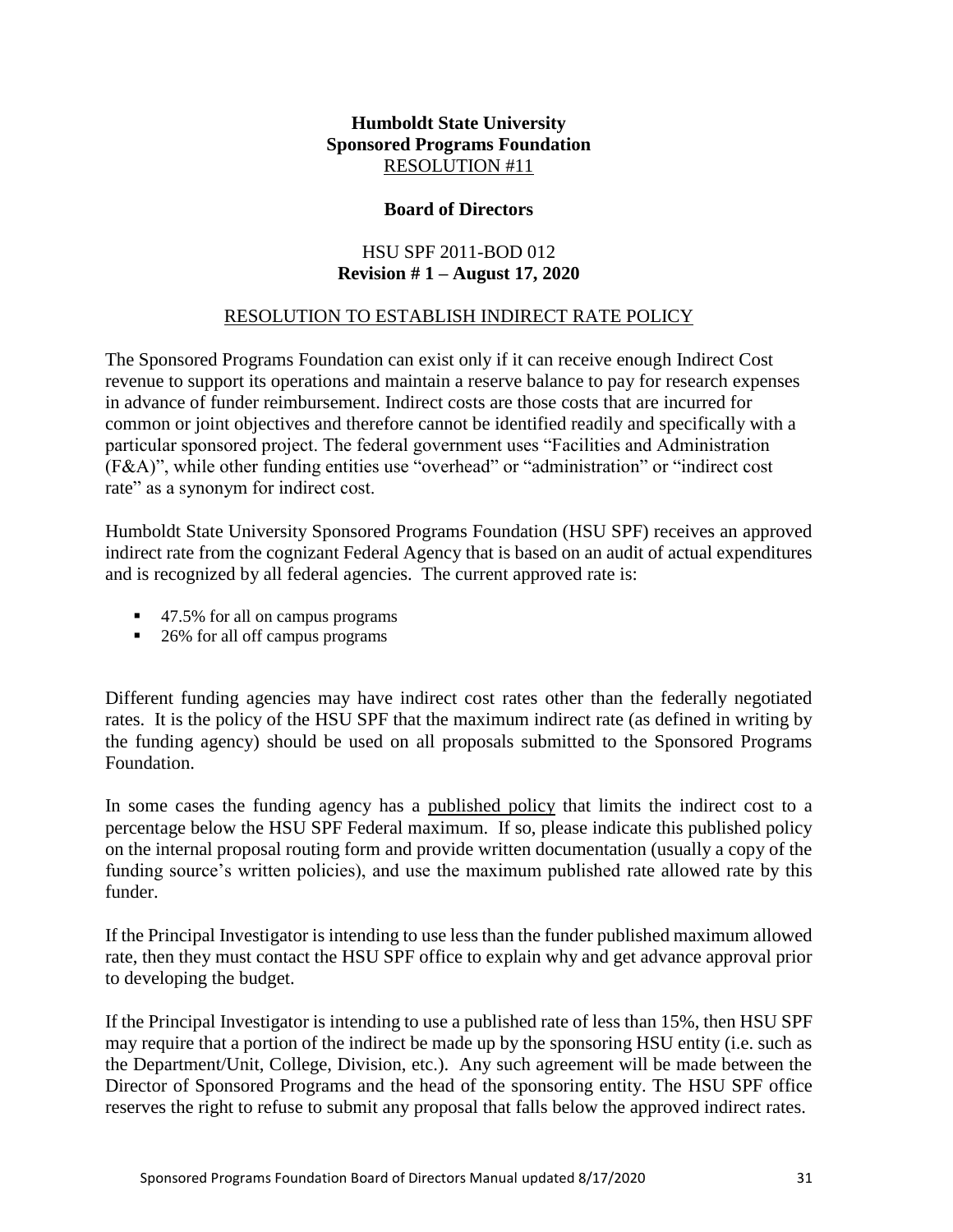#### **Board of Directors**

## HSU SPF 2011-BOD 013 **Revision # 1 – March 8, 2016**

#### <span id="page-31-0"></span>RESOLUTION TO ESTABLISH HSU SPF INDIRECT REVENUE DISTRIBUTION **POLICY**

The Humboldt State University Sponsored Programs Foundation (HSU SPF) receives revenue by including an indirect rate percent on each proposal that is submitted through this office. This is the main source of revenue that is received through HSU SPF and is to be used in the following manner in the priority order listed:

- 1) Operating Expenses of HSU SPF
- 2) Maintain Cash Reserve as approved by Board of Directors
- 3) Budgeted University Use Funds
- 4) Distribute any remaining revenue back to the University SPF trusts. The amount of revenue to be distributed is to be approved by the SPF Board of Directors.

After the end of each fiscal year has been closed out an analysis will be done to determine the amount of remaining indirect revenue to be distributed. The analysis will be as follows: Once items one and two above have been achieved, then the IDC revenue will be distributed as follows:

- First, 5% will be given to HSU President's Trust
- Second, of the remaining balance; 15% will be given to the Dean of Research office
- Third, of the remaining balance it will be distributed as follows
	- o The base will be all qualifying grants and the amount of spending processed by those grants in the fiscal year. A qualifying grant is any grant/contract that had an effective indirect rate of at least 15%. Effective indirect rate is defined as total indirect budget divided by total direct budgeted expenses.
	- o Once the base has been determined for that fiscal year, then the distribution will be as follows
		- 50% to the College that the respective grant was under
		- 20% to the Department that the respective grant was under (in the event a grant was affiliated with an Institute/Center, then this will be evenly divided between Department and Institute/Center).
		- 30% to the PI's trust fund

Note that these percentages will be applied to a prorated value of the indirect dollars earned for the fiscal year.

All distributions of IDC revenue remain the property of HSU SPF (not the individual person) and are to be managed by the respective groups to facilitate additional research opportunities within their areas. A brief annual update of how the funds were spent will be expected from the President's Office, the Colleges, and Dean of Research.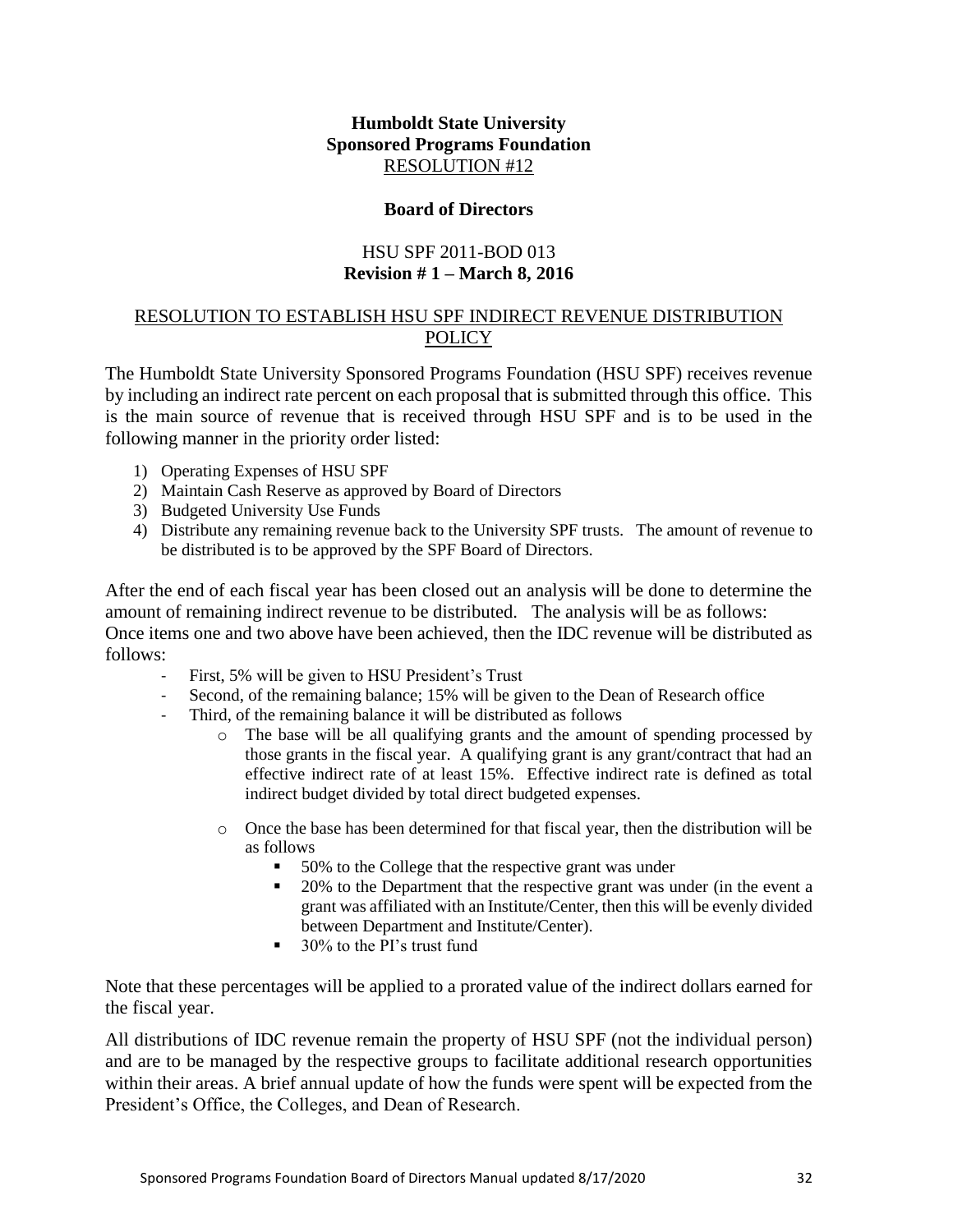#### **Board of Directors**

#### HSU SPF 2011-BOD 014

## <span id="page-32-0"></span>A RESOLUTION OF THE SPONSORED PROGRAMS FOUNDATION AUTHORIZING WORKERS' COMPENSATION INSURANCE COVERAGE FOR SPONSORED PROGRAMS FOUNDATION VOLUNTEERS

WHEREAS, from time to time volunteers provide various types of services to the Sponsored Programs Foundation.

WHEREAS, except for certain statutory exceptions, volunteers are not covered by the Sponsored Programs Foundation workers' compensation insurance coverage if they are injured as a result of such volunteer services;

WHEREAS, Labor Code Section 3363.6 provides that a private, nonprofit organization may declare its volunteers as employees for workers' compensation insurance purposes by adopting a resolution authorizing such coverage.

## NOW, THERE FORE, THE BOARD OF DIRECTORS FOR THE SPONSORED PROGRAMS FOUNDATION HEREBY RESOLVE AS FOLLOWS:

Section 1. Pursuant to Labor Code Section 3363.6, the Board of Directors for the Sponsored Programs Foundation does hereby declare that any person who performs voluntary service without pay for the Sponsored Programs Foundation shall be deemed to be an employee of the Sponsored Programs Foundation for workers' compensation purposes, provided the volunteer services are authorized by the Sponsored Programs Foundation of Directors.

PASSED AND ADOPTED by Sponsored Programs Foundation Board of Directors at a regular meeting held on May 5, 2011.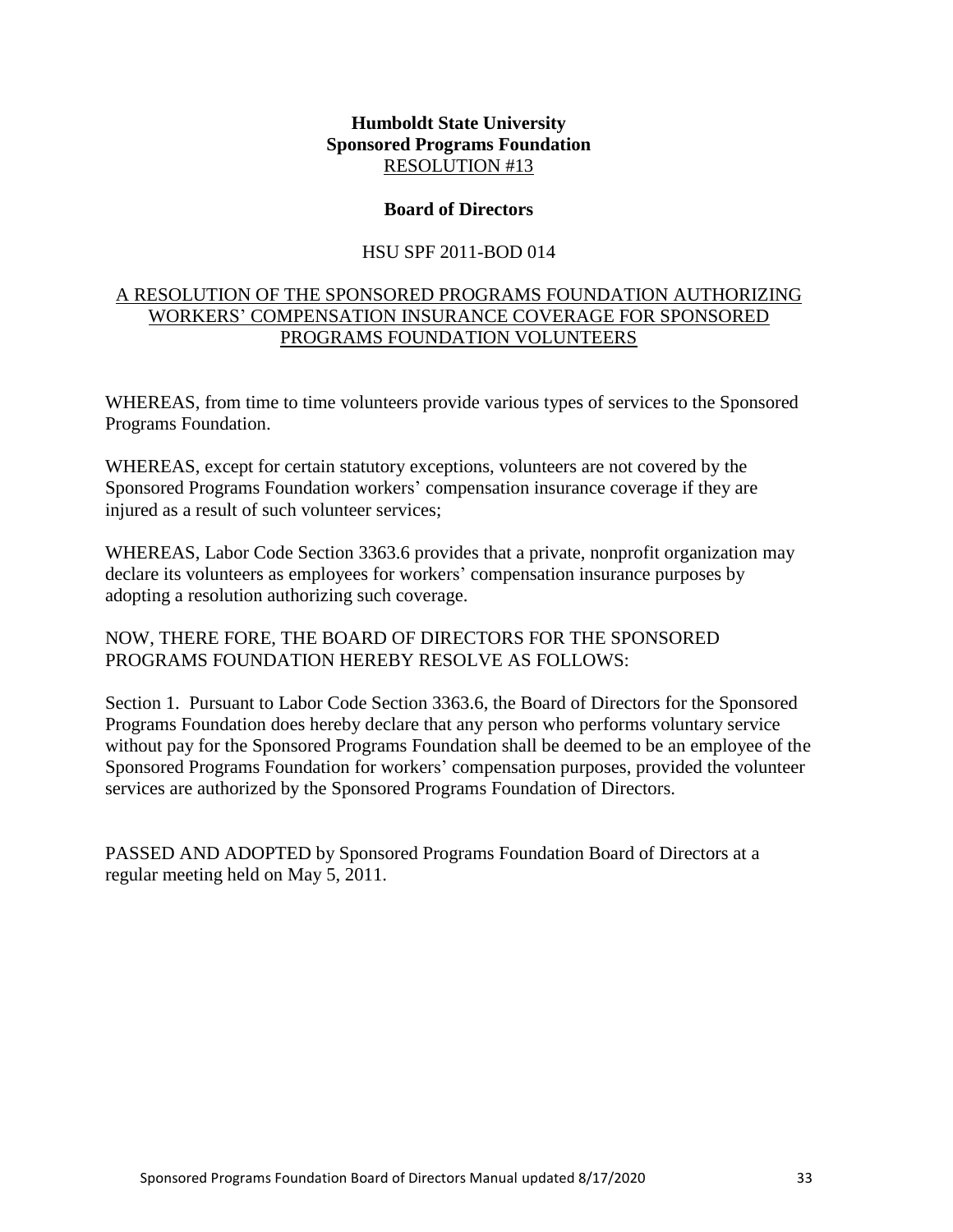#### **Humboldt State University Sponsored Programs Foundation**

#### **Board of Directors**

HSUSPF 2011-BOD September 15, 2011

#### AUTHORIZING INVESTMENT OF MONIES IN THE LOCAL AGENCY INVESTMENT FUND

WHEREAS, Pursuant to Chapter 730 of the statutes of 1976 Section 16429.1 was added to the California Government Code to create a Local Agency Investment Fund in the State Treasury for the deposit of money of a local agency for purposes of investment by the State Treasurer; and

WHEREAS, the Sponsored Programs Foundation Board of Directors does hereby find that the deposit and withdrawal of money in the Local Agency Investment Fund in accordance with the provisions of Section 16429.1 of the Government Code for the purpose of investment as stated therein is in the best interests of the organization.

NOW THEREFORE, BE IT RESOLVED, that the Sponsored Programs Foundation Board of Directors does hereby authorize the deposit and withdrawal of SPF monies in the Local Agency Investment Fund in the State Treasury in accordance with the provisions of Section 16429.1 of the Government Code for the purpose of investment as stated therein, and verification by the State Treasurer's Office of all banking information provided in that regard.

BE IT FURTHER RESOLVED, that the following Sponsored Programs Foundation officers or their successors in office shall be authorized to order the deposit or withdrawal of monies in the Local Agency Investment Fund:

**Steve Karp** Director, SPF Robert Snyder Provost/VP Academic Affairs Lynne Sandstrom Director, Financial Services

Signature

Signature

BE IT FURTHER RESOLVED, that the following individual has the authority to act as an agent to conduct day-to-day business transactions of monies in the Local Agency Investment Fund:

Sandra Wieckowski Accountant, HSU Neartonsk  $n(\lambda)$ Signature

PASSED AND ADOPTED by Sponsored Programs Foundation Board of Directors at a regular meeting held on September 15, 2011 by the following vote:

**AYES: 16** NOES: 0 **ABSTAIN: 0 ABSENT: 1** 

ire of Board **R**esident

Sponsored Programs Foundation Board of Directors Manual updated 8/17/2020 34